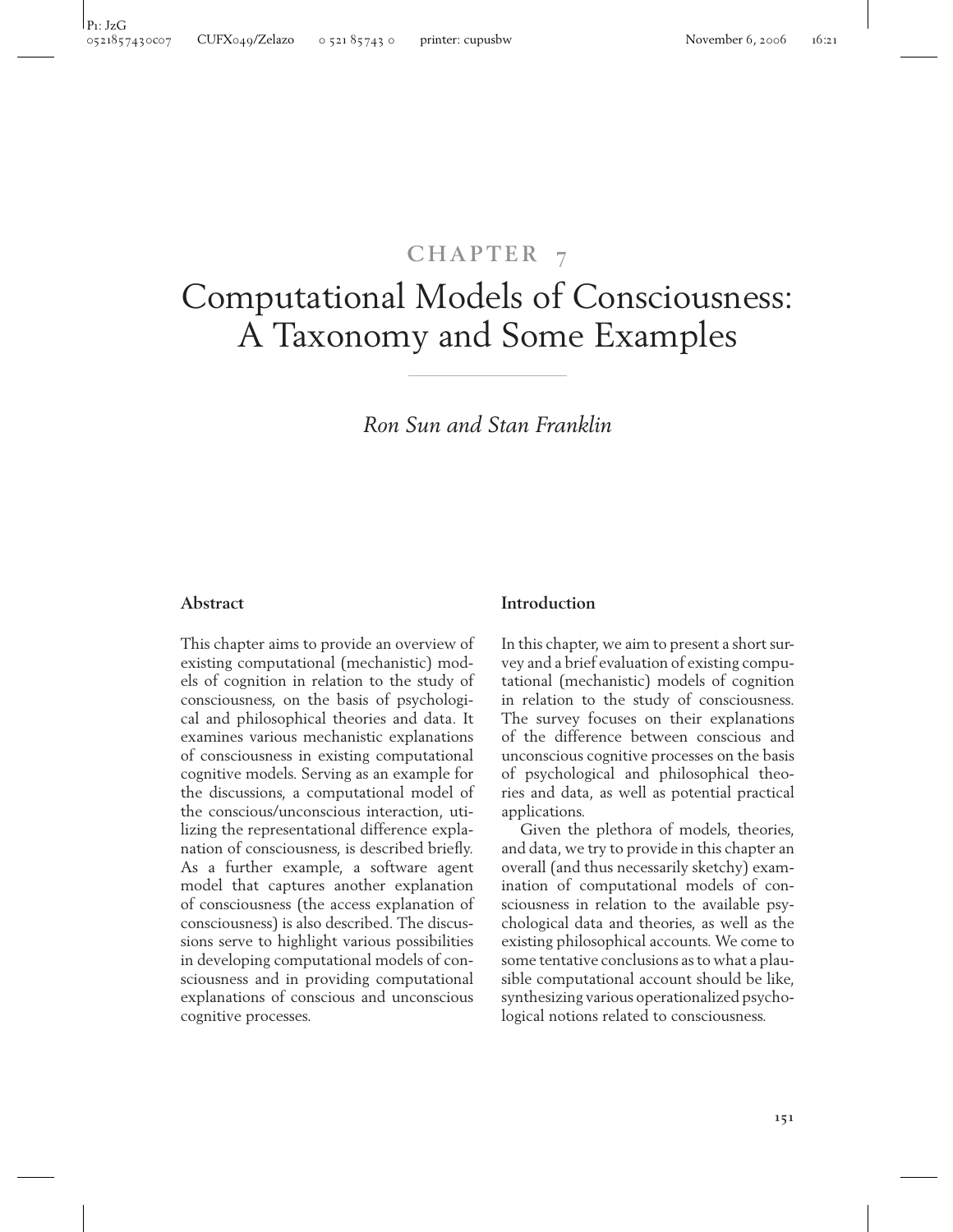We begin by examining some foundational issues concerning computational approaches toward consciousness. Then, various existing models and their explanations of the conscious/unconscious distinction are presented. After examining a particular model embodying a two-system approach, we look at one embodying a unified (onesystem) approach and then at a few additional models.

#### **Computational Explanations of Consciousness**

Work in the area of computational modeling of consciousness generally assumes the sufficiency and the necessity of mechanistic explanations. By mechanistic explanation, we mean any concrete computational processes, in the broadest sense of the term "computation." In general, computation is a broad term that can be used to denote any process that can be realized on generic computing devices, such as Turing machines (or even beyond if there is such a possibility). Thus, mechanistic explanations may utilize, in addition to standard computational notions, a variety of other conceptual constructs ranging, for example, from chaotic dynamics (Freeman, 1995 ), to "Darwinian" competition (Edelman, 1989), and to quantum mechanics (Penrose, 1994). (We leave out the issue of complexity for now.)

In terms of the *sufficiency* of mechanistic explanations, a general working hypothesis is succinctly expressed by the following statement (Jackendoff, 1987):

*Hypothesis of computational sufficiency: every phenomenological distinction is caused by/supported by/projected from a corresponding computational distinction.*

For the lack of a clearly better alternative, this hypothesis remains a viable working hypothesis in the area of computational models of consciousness, despite various criticisms (e.g., Damasio, 1994; Edelman, 1989; Freeman, 1995 ; Penrose, 1994; Searle, 1980).

On the other hand, the necessity of mechanistic explanations, according to the foregoing definition of mechanistic processes, should be intuitively obvious to anyone who is not a dualist. If one accepts the universality of computation, then computation, in its broadest sense, can be expected to include the necessary conditions for consciousness.

On the basis of such intuition, we need to provide an explanation of the computational/mechanistic basis of consciousness that answers the following questions. What kind of mechanism leads to conscious processes, and what kind of mechanism leads to unconscious processes? What is the functional role of conscious processes (Baars, 1988, 2002; Sun, 1999a, b)? What is the functional role of unconscious processes? There have been many such explanations in computational or mechanistic terms. These computational or mechanistic explanations are highly relevant to the science of consciousness as they provide useful theoretical frameworks for further empirical work.

Another issue we need to address before we move on to details of computational work is the relation between biological/physiological models and computational models in general. The problem with biologically centered studies of consciousness in general is that the gap between phenomenology and physiology/biology is so great that something else may be needed to bridge it. Otherwise, if we rush directly into complex neurophysiological thickets (Edelman, 1989; Crick & Koch, 1990; Damasio et al., 1990; LeDoux, 1992,), we may lose sight of the forests. Computation, in its broadest sense, can serve to bridge the gap. It provides an intermediate level of explanation in terms of processes, mechanisms, and functions and helps determine how various aspects of conscious and unconscious processes should figure into the architecture of the mind (Anderson & Lebiere, 1998; Sun, 2002). It is possible that an intermediate level between phenomenology and physiology/neurobiology might be more apt to capture fundamental characteristics of consciousness (Coward & Sun, 2004). This notion of an intermediate level of explanation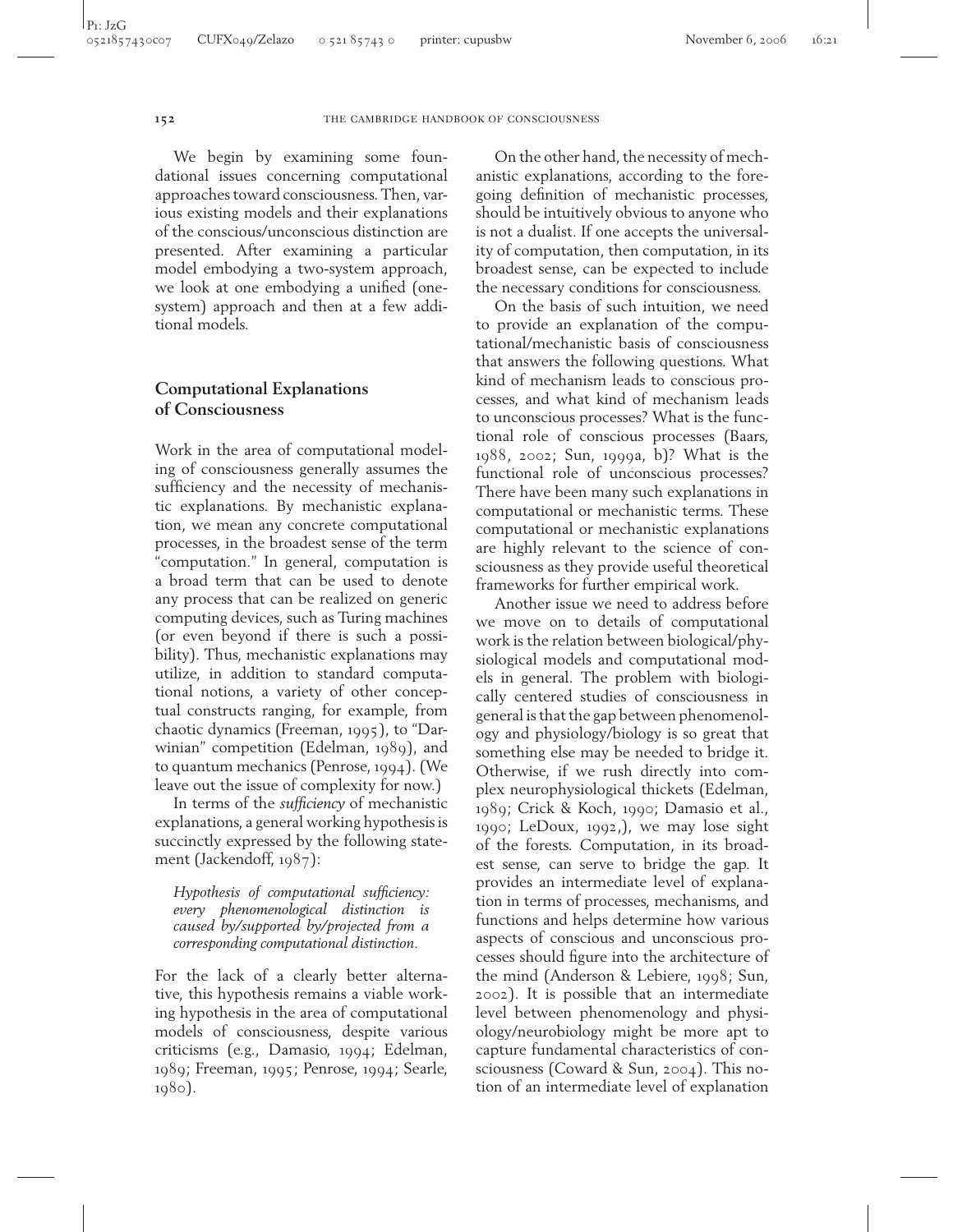has been variously expounded recently; for example, in terms of virtual machines by Sloman and Chrisley (2003).

#### **Different Computational Accounts of Consciousness**

Existing computational explanations of the conscious/unconscious distinction may be categorized based on the following different emphases: (1) differences in knowledge organization (e.g., the SN+PS view, to be detailed later), (2) differences in knowledgeprocessing mechanisms (e.g., the PS+SN view), (3 ) differences in knowledge content (e.g., the episode+activation view), (4) differences in knowledge representation (e.g., the localist+distributed view), or  $(5)$  different processing modes of the same system (e.g., the attractor view or the threshold view).

Contrary to some critics, the debate among these differing views is not analogous to a debate between algebraists and geometers in physics (which would be irrelevant). It is more analogous to the wave vs. particle debate in physics concerning the nature of light, which was truly substantive. Let us discuss some of the better known views concerning computational accounts of the conscious/unconscious distinction one by one.

First of all, some explanations are based on recognizing that there are two separate systems in the mind. The difference between the two systems can be explained in terms of differences in either knowledge organization, knowledge-processing mechanisms, knowledge content, or knowledge representation:

- *The SN*+*PS view*: an instance of the explanations based on differences in knowledge organization. As originally proposed by Anderson  $(1983)$  in his ACT\* model, there are two types of knowledge: Declarative knowledge is represented by semantic networks (SN), and it is consciously accessible, whereas procedural knowledge is represented by rules in a production system (PS), and it is inaccessible.

The difference lies in the two different ways of organizing knowledge – whether in an action-centered way (procedural knowledge) or in an action-independent way (declarative knowledge). Computationally, both types of knowledge are represented symbolically (using either symbolic semantic networks or symbolic production rules). $<sup>1</sup>$  The semantic net-</sup> works use parallel spreading activation (Collins & Loftus,  $1975$ ) to activate relevant nodes, and the production rules compete for control through parallel matching and firing. The models embodying this view have been used for modeling a variety of psychological tasks, especially skill learning tasks (Anderson, 1983 , Anderson & Lebiere, 1998).

- *The PS*+*SN view*: an instance of the explanations based on differences in knowledge-processing mechanisms. As proposed by Hunt and Lansman (1986), the "deliberate" computational process of production matching and firing in a production system (PS), which is serial in this case, is assumed to be a conscious process, whereas the spreading activation computation (Collins & Loftus,  $1975$ ) in semantic networks (SN), which is massively parallel, is assumed to be an unconscious process. The model based on this view has been used to model controlled and automatic processing data in the attention-performance literature (Hunt & Lansman, 1986). Note that this view is the exact opposite of the view advocated by Anderson (1983 ), in terms of the roles of the two computational mechanisms involved. Note also that the emphasis in this view is on the processing difference of the two mechanisms, serial vs. parallel, and not on knowledge organization.
- *The algorithm* + *instance view*: another instance of the explanations based on differences in knowledge-processing mechanisms. As proposed by Logan (1988) and also by Stanley et al. (1989), the computation involved in retrieval and use of instances of past experience is considered to be unconscious (Stanley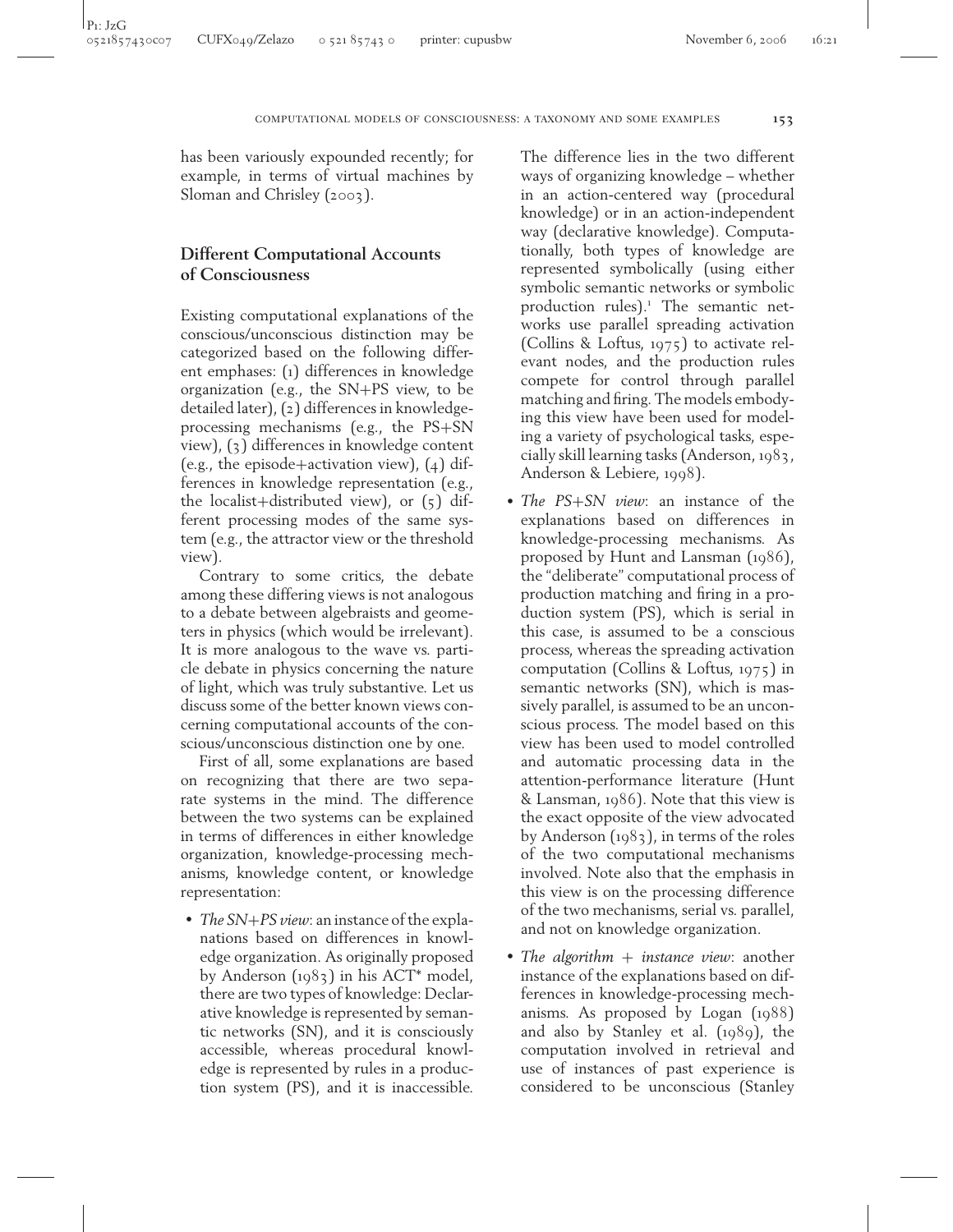et al., 1989) or automatic (Logan 1988), whereas the use of "algorithms" involves conscious awareness. Here the term "algorithm" is not clearly defined and apparently refers to computation more complex than instance retrieval/use. Computationally, it was suggested that the use of an algorithm is under tight control and carried out in a serial, step-by-step way, whereas instances can be retrieved in parallel and effortlessly (Logan, 1988). The emphasis here is again on the differences in processing mechanisms. This view is also similar to the view advocated by Neal and Hesketh (1997), which emphasizes the unconscious influence of what they called episodic memory. Note that the views by Logan (1988), Stanley et al. (1989), and Neal and Hesketh (1997) are the exact opposite of the view advocated by Anderson (1983 ) and Bower (1996), in which instances/episodes are consciously accessed rather than unconsciously accessed.

- *The episode*+*activation view*: an instance of the explanations based on differences in knowledge content. As proposed by Bower (1996), unconscious processes are based on activation propagation through strengths or weights (e.g., in a connectionist fashion) between different nodes representing perceptual or conceptual primitives, whereas conscious processes are based on explicit episodic memory of past episodes. What is emphasized in this view is the rich spatial-temporal context in episodic memory (i.e., the ad hoc associations with contextual information, acquired on an one-shot basis), which is termed type-2 associations as opposed to regular type-1 associations (which are based on semantic relatedness). This emphasis somewhat distinguishes this view from other views concerning instances/episodes (Logan, 1988; Neal & Hesketh, 1997; Stanley et al. 1989).<sup>2</sup> The reliance on memory of specific events in this view bears some resemblance to some neurobiologically motivated views that rely on the interplay of various memory systems, such as that advocated by Taylor (1997) and McClelland et al. (1995 ).

- *The localist*+*distributed representation view*: an instance of the explanations based on differences in knowledge representation. As proposed in Sun (1994, 2002), different representational forms used in different components may be used to explain the qualitative difference between conscious and unconscious processes. One type of representation is symbolic or localist, in which one distinct entity (e.g., a node in a connectionist model) represents a concept. The other type of representation is distributed, in which a non-exclusive set of entities (e.g., a set of nodes in a connectionist model) are used for representing one concept, and the representations of different concepts overlap each other; in other words, a concept is represented as a pattern of activations over a set of entities (e.g., a set of nodes). Conceptual structures (e.g., rules) can be implemented in the localist/symbolic system in a straightforward way by connections between relevant entities. In distributed representations, such structures (including rules) are diffusely duplicated in a way consistent with the meanings of the structures (Sun, 1994), which captures unconscious performance. There may be various connections between corresponding representations across the two systems. (A system embodying this view, CLARION, is described later.)

In contrast to these two-systems views, there exist some theoretical views that insist on the unitary nature of the conscious and the unconscious. That is, they hold that conscious and unconscious processes are different manifestations of the same underlying system. The difference between conscious and unconscious processes lies in the different processing modes for conscious versus unconscious information within the same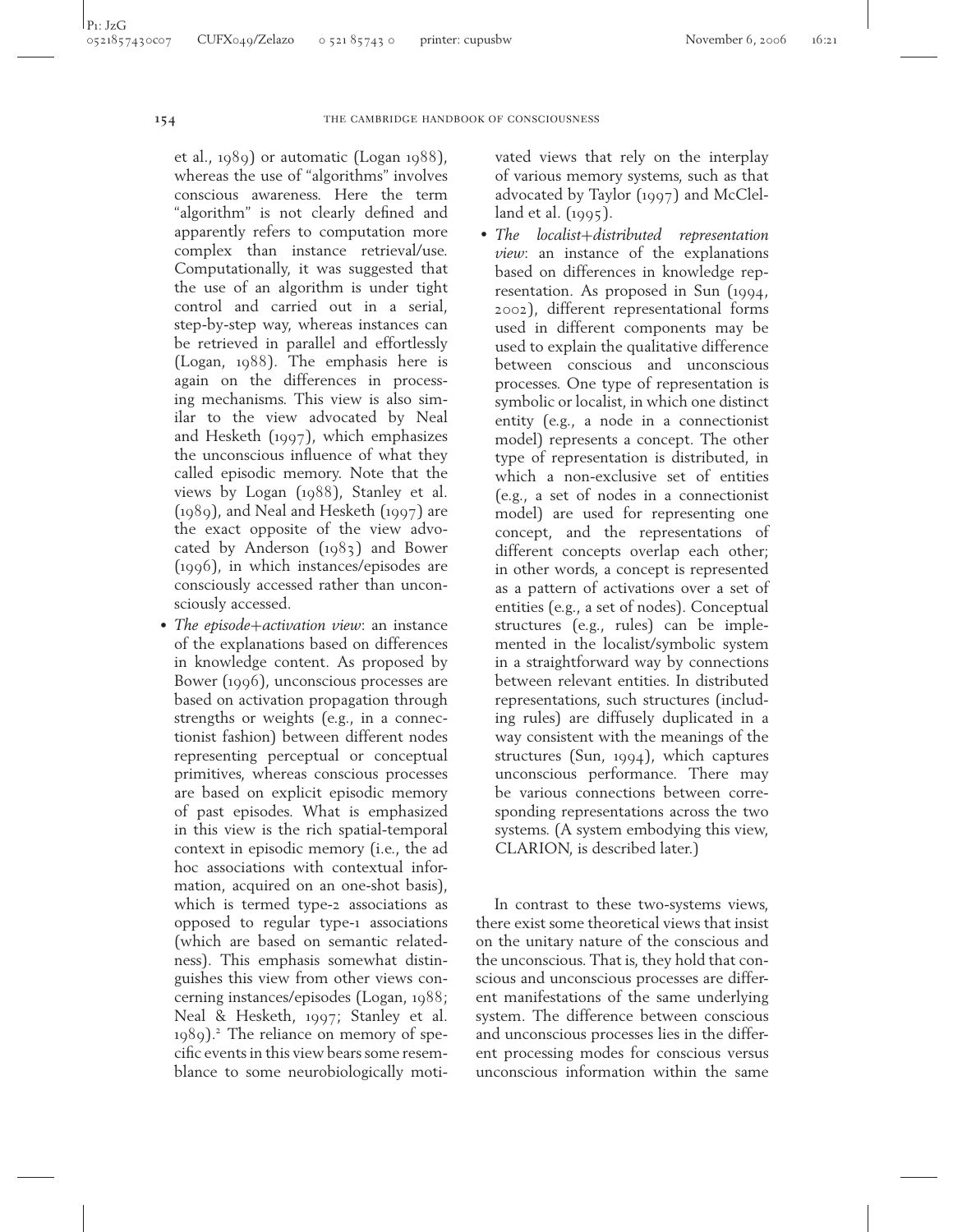system. There are several possibilities in this regard:

- *The threshold view*: As proposed by various researchers, including Bowers et al. (1990), the difference between conscious and unconscious processes can be explained by the difference between activations of mental representations above a certain threshold and activations of such representations below that threshold. When activations reach the threshold level, an individual becomes aware of the content of the activated representations; otherwise, although the activated representations may influence behavior, they will not be accessible consciously.
- *The chunking view*: As in the models described by Servan-Schreiber and Anderson (1987) and by Rosenbloom et al. (1993 ), a chunk is considered a unitary representation and its internal working is oblique (although its input/output are accessible). A chunk can be a production rule (as in Rosenbloom et al., 1993 ) or a short sequence of perceptualmotor elements (as in Servan-Schreiber & Anderson, 1987). Because of the lack of transparency of the internal working of a chunk, it is equated with implicit learning (Servan-Schreiber & Anderson, 1987) or automaticity (Rosenbloom et al., 1993 ). According to this view, the difference between conscious and unconscious processes is the difference between using multiple (simple) chunks (involving some consciousness) and using one (complex) chunk (involving no consciousness).
- *The attractor view*: As suggested by the model of Mathis and Mozer (1996), being in a stable attractor of a dynamic system (a neural network in particular) leads to consciousness. The distinction between conscious and unconscious processes is reduced to the distinction of being in a stable attractor and being in a transient state. O'Brien and Opie (1998) proposed an essentially similar view. This view may be generalized to a general coherence view – the emphasis may be placed on the

role of internal consistency in producing consciousness. There has been support for this possibility from neuroscience, for example, in terms of a coherent "thalamocortical core" (Edelman & Tononi, 2000).

- *The access view*: As suggested by Baars (1988), consciousness is believed to help mobilize and integrate mental functions that are otherwise disparate and independent. Thus, consciousness is aimed at solving the relevance problem – finding the exact internal resources needed to deal with the current situation. Some evidence has been accumulated for this view (Baars, 2002). A computational implementation of Baars' theory in the form of IDA (a running software agent system; Franklin et al., 1998) is described in detail later. See also Coward and Sun (2004).

The coexistence of these various views of consciousness seems quite analogous to the parable of the Blind Men and the Elephant. Each of them captures some aspect of the truth about consciousness, but the portion of the truth captured is limited by the view itself. None seems to capture the whole picture.

In the next two sections, we look into some details of two representative computational models, exemplifying either twosystem or one-system views. The models illustrate what a plausible computational model of consciousness should be like, synthesizing various psychological notions and relating to various available psychological theories.

### **A Model Adopting the Representational Difference View**

Let us look into the representational difference view as embodied in the cognitive architecture Clarion (which stands for Connectionist Learning with Rule Induction ON-line; Sun 1997, 2002, 2003 ), as an example of the two-system views for explaining consciousness.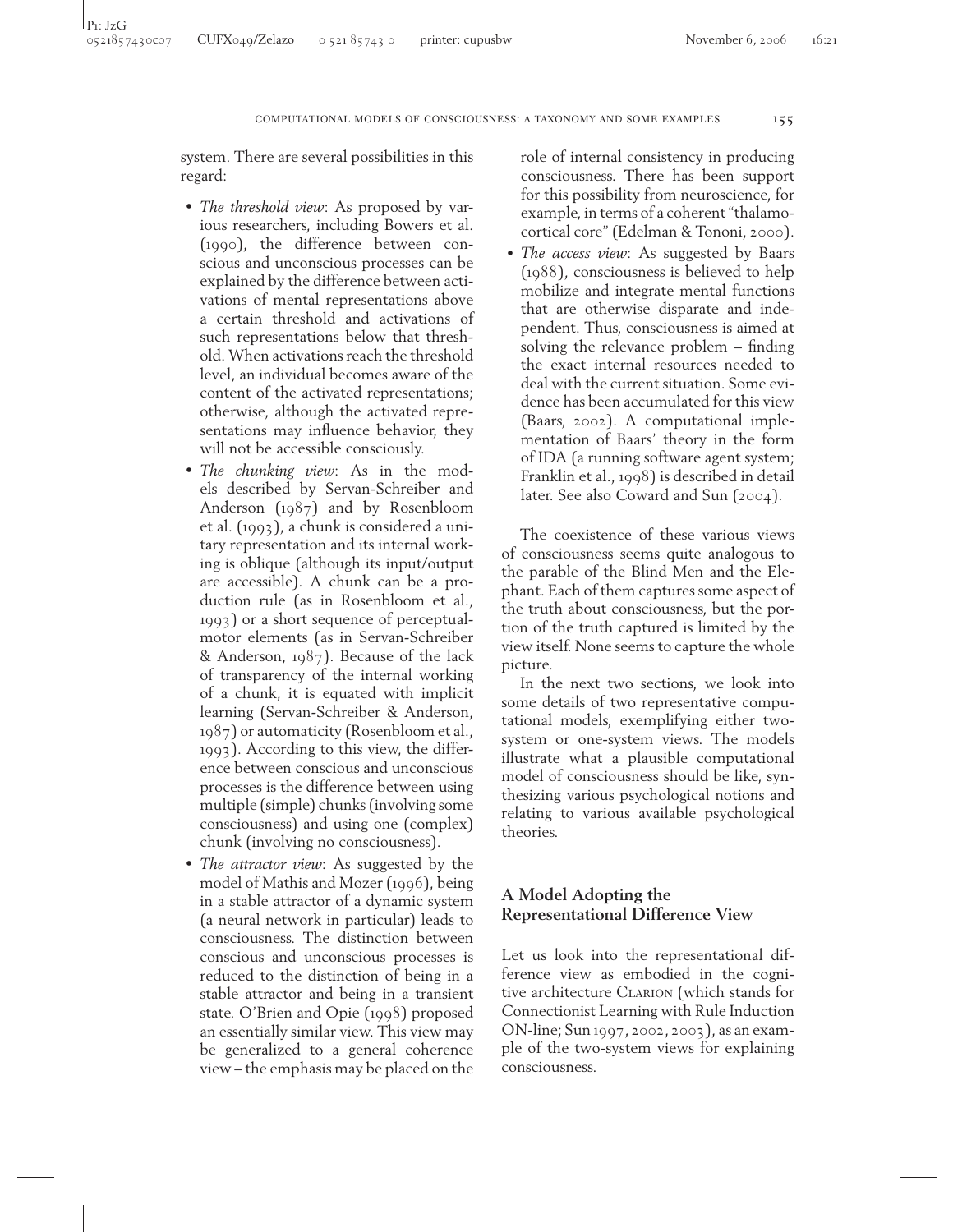

**Figure 7.1.** The CLARION model.

The important premises of subsequent discussions are the *direct accessibility* of conscious processes and the *direct inaccessibility* of unconscious processes. Conscious processes should be *directly* accessible – that is, directly verbally expressible – without involving intermediate interpretive or transformational steps, which is a requirement prescribed and/or accepted by many theoreticians (see, e.g., Clark, 1992; Hadley, 1995 ).<sup>3</sup> Unconscious processes should be, in contrast, inaccessible directly (but they might be accessed indirectly through some

interpretive processes), thus exhibiting different psychological properties (see, e.g., Berry & Broadbent, 1988; Reber, 1989; more discussions later).

An example model in this regard is Clarion, which is a two-level model that uses the localist and distributed representations in the two levels, respectively, and learns using two different methods in the two levels, respectively. In developing the model, four criteria were hypothesized (see Sun, 1994), on the basis of the aforementioned considerations: (1) direct accessibility of conscious processes; (2) direct inaccessibility of unconscious processes; and furthermore, (3 ) linkages from localist concepts to distributed features: once a localist concept is activated, its corresponding distributed representations (features) are also activated, as assumed in most cognitive models, ranging from Tversky  $(1977)$  to Sun  $(1995)$ ;<sup>4</sup> and (4) linkages from distributed features to localist concepts: under appropriate circumstances, once some or most of the distributed features of a concept are activated, the localist concept itself can be activated to "cover" these features (roughly corresponding to categorization; Smith & Medin, 1981).

The direct inaccessibility of unconscious knowledge can be best captured by a "subsymbolic" distributed representation such as that provided by a backpropagation network (Rumelhart et al., 1986), because representational units in a distributed representation

| Dimensions          | $_{\text{bottom}}$                 | top                              |
|---------------------|------------------------------------|----------------------------------|
| Cognitive phenomena | implicit learning                  | explicit learning                |
|                     | implicit memory                    | explicit memory                  |
|                     | automatic processing               | controlled processing            |
|                     | intuition                          | explicit reasoning               |
| Source of knowledge | trial-and-error                    | external sources                 |
|                     | assimilation of explicit knowledge | extraction from the bottom level |
| Representation      | distributed (micro) features       | localist conceptual units        |
| Operation           | similarity-based                   | explicit symbol manipulation     |
| Characteristics     | more context sensitive, fuzzy      | more crisp, precise              |
|                     | less selective                     | more selective                   |
|                     | more complex                       | simpler                          |

**Figure 7.2 .** Comparisons of the two levels of the CLARION architecture.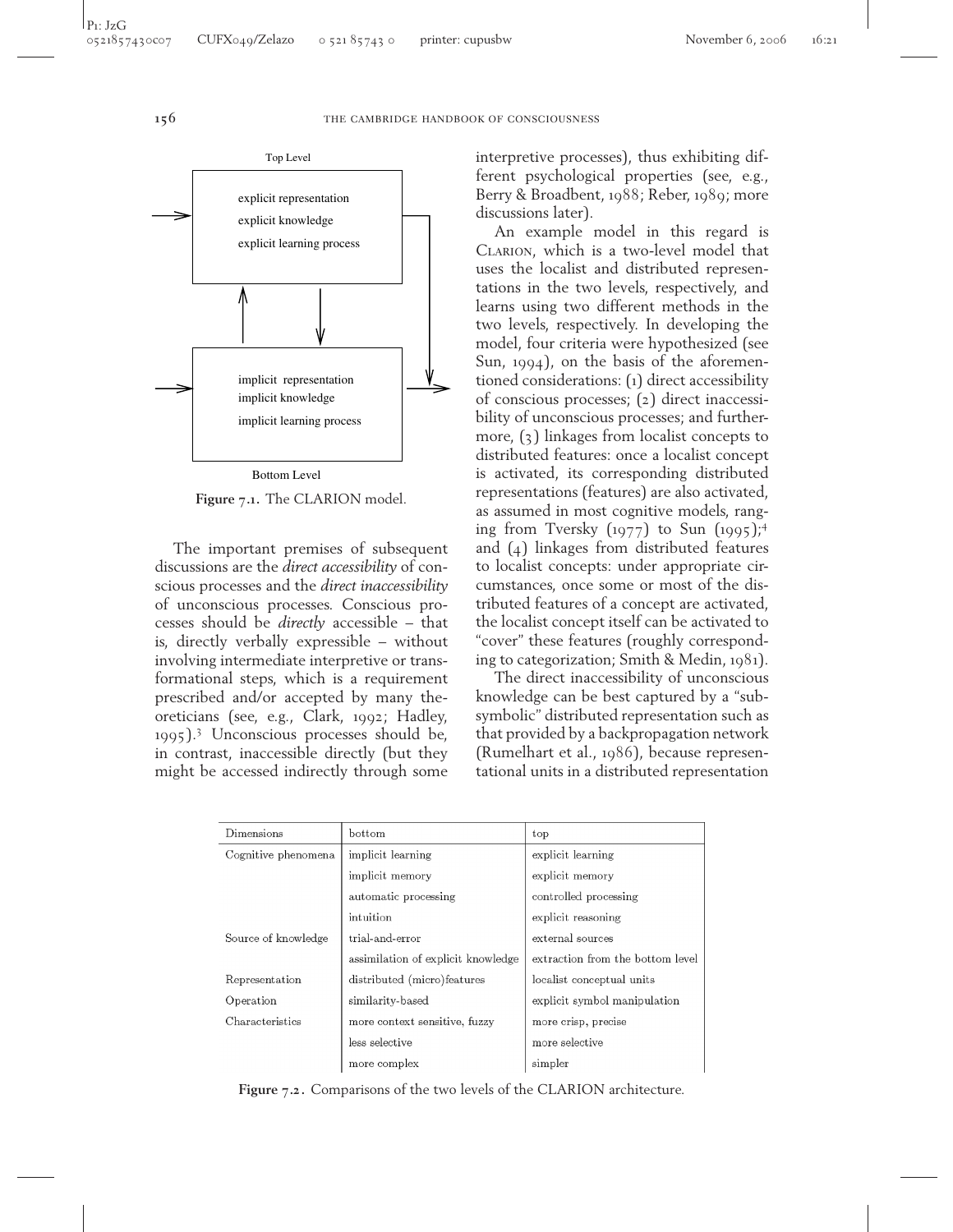

**Figure 7.3.** The implementation of CLARION. ACS denotes the action-centered subsystem, NACS the non-action-centered subsystem, MS the motivational subsystem, and MCS the metacognitive subsystem. The top level contains localist encoding of concepts and rules. The bottom level contains multiple (modular) connectionist networks for capturing unconscious processes. The interaction of the two levels and the information flows are indicated with arrows.

are capable of accomplishing tasks but are generally uninterpretable directly (see Rumelhart et al., 1986; Sun, 1994). In contrast, conscious knowledge can be captured in computational modeling by a symbolic or localist representation (Clark & Karmiloff-Smith, 1993; Sun & Bookman 1994), in which each unit has a clear conceptual meaning/interpretation (i.e., a semantic label). This captures the property of conscious processes being directly accessible and manipulable (Smolensky, 1988; Sun, 1994). This difference in representation leads to a two-level structure whereby each level uses one type of representation (Sun, 1994, 1995 , 1997; Sun et al., 1996, 1998, 2001). The bottom level is based on distributed representation, whereas the top level is based on localist/symbolic representation. For learning, the bottom level uses gradual weight tuning, whereas the top level uses explicit, one-shot hypothesis testing learning, in correspondence with the representational characteristics of the two levels. There are various connections across the two levels for exerting mutual influences. See Figure 7.1 for an abstract sketch of the model. The different characteristics of the two levels are summarized in Figure 7.2.

Let us look into some implementational details of Clarion. Note that the details of the model have been described extensively in a series of previous papers, including Sun (1997, 2002, 2003 ), Sun and Peterson (1998), and Sun et al. (1998, 2001). It has a dual representational structure – implicit and explicit representations being in two separate "levels" (Hadley, 1995; Seger,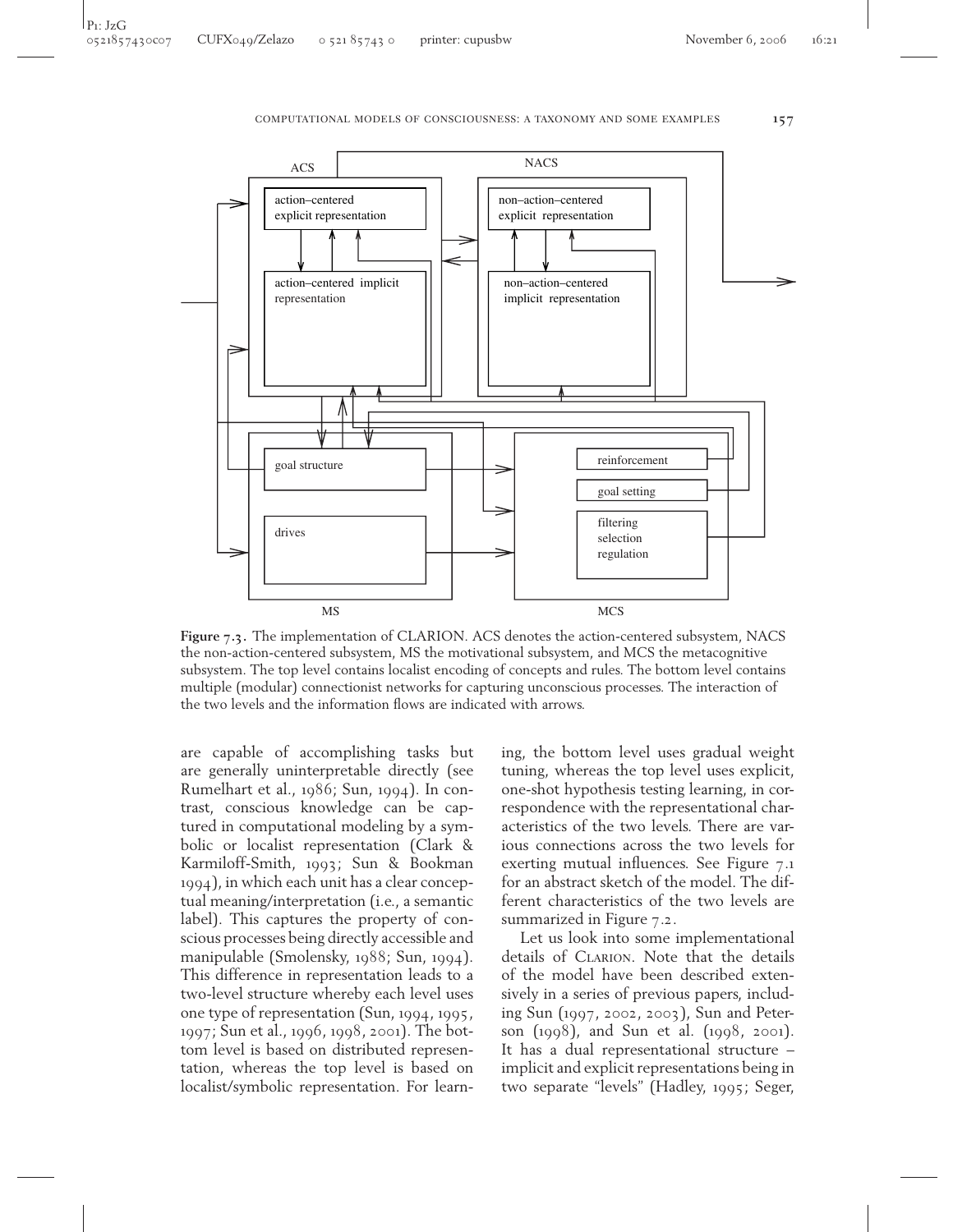1994). Essentially it is a dual-process theory of mind (Chaiken & Trope, 1999). It also consists of a number of functional subsystems, including the action-centered subsystem, the non-action-centered subsystem, the metacognitive subsystem, and the motivational subsystem (see Figure 7.3 ).

Let us first focus on the action-centered subsystem of Clarion. In this subsystem, the two levels interact by cooperating in actions, through a combination of the action recommendations from the two levels, respectively, as well as cooperating in learning through a bottom-up and a top-down process (to be discussed below). Actions and learning of the action-centered subsystem may be described as follows:

- 1. Observe the current state *x*.
- 2. Compute in the bottom level the "values" of *x* associated with each of all the possible actions  $a_i$ 's:  $Q(x, a_1)$ ,  $Q(x, a_2)$ , ...... *Q*(*x, an*) (to be explained below).
- 3. Find out all the possible actions  $(b_1, b_2)$  $b_2, \ldots, b_m$  at the top level, based on the input *x* (sent up from the bottom level) and the rules in place.
- 4. Compare or combine the values of the *ai*s with those of *bj*s (sent down from the top level), and choose an appropriate action *b*.
- 5 . Perform the action *b*, and observe the next state *y* and (possibly) the reinforcement *r*.
- 6. Update Q-values at the bottom level in accordance with the *Q-Learning-Backpropagation* algorithm (to be explained later).
- 7. Update the rule network at the top level using the *Rule-Extraction-Refinement* algorithm (to be explained later).
- 8. Go back to Step 1.

In the bottom level of the action-centered subsystem, implicit reactive routines are learned: A Q-value is an evaluation of the "quality" of an action in a given state: *Q*(*x, a*) indicates how desirable action *a* is in state *x* (which consists of some sensory input). The agent may choose an action in any state based on Q-values (for example, by choos-

ing the action with the highest Q-value). To acquire the Q-values, one may use the *Qlearning* algorithm (Watkins 1989), a reinforcement learning algorithm. It basically compares the values of successive actions and adjusts an evaluation function on that basis. It thereby develops reactive sequential behaviors.

The bottom level of the action-centered subsystem is modular; that is, a number of small neural networks coexist, each of which is adapted to specific modalities, tasks, or groups of input stimuli. This coincides with the modularity claim (Baars, 1988; Cosmides & Tooby, 1994; Edelman, 1987; Fodor, 1983 ; Hirschfield & Gelman, 1994; Karmiloff-Smith, 1986) that much processing in the human mind is done by limited, encapsulated (to some extent), specialized processors that are highly effcient. Some of these modules are formed evolutionarily; that is, given a priori to agents, reflecting their hardwired instincts and propensities (Hirschfield & Gelman, 1994). Some of them can be learned through interacting with the world (computationally through various decomposition methods; e.g., Sun & Peterson, 1999).

In the top level of the action-centered subsystem, explicit conceptual knowledge is captured in the form of rules. Symbolic/ localist representations are used. See Sun (2003 ) for further details of encoding (they are not directly relevant here).

Humans are clearly able to learn implicit knowledge through trial and error, without necessarily utilizing a priori explicit knowledge (Seger, 1994). On top of that, explicit knowledge can be acquired, also from ongoing experience in the world, and possibly through the mediation of implicit knowledge (i.e., bottom-up learning; see Karmilof-Smith, 1986; Stanley et al., 1989; Sun, 1997, 2002; Willingham et al., 1989). The basic process of bottom-up learning is as follows (Sun, 2002). If an action decided by the bottom level is successful, then the agent extracts a rule that corresponds to the action selected by the bottom level and adds the rule to the top level. Then, in subsequent interaction with the world, the agent verifies the extracted rule by considering the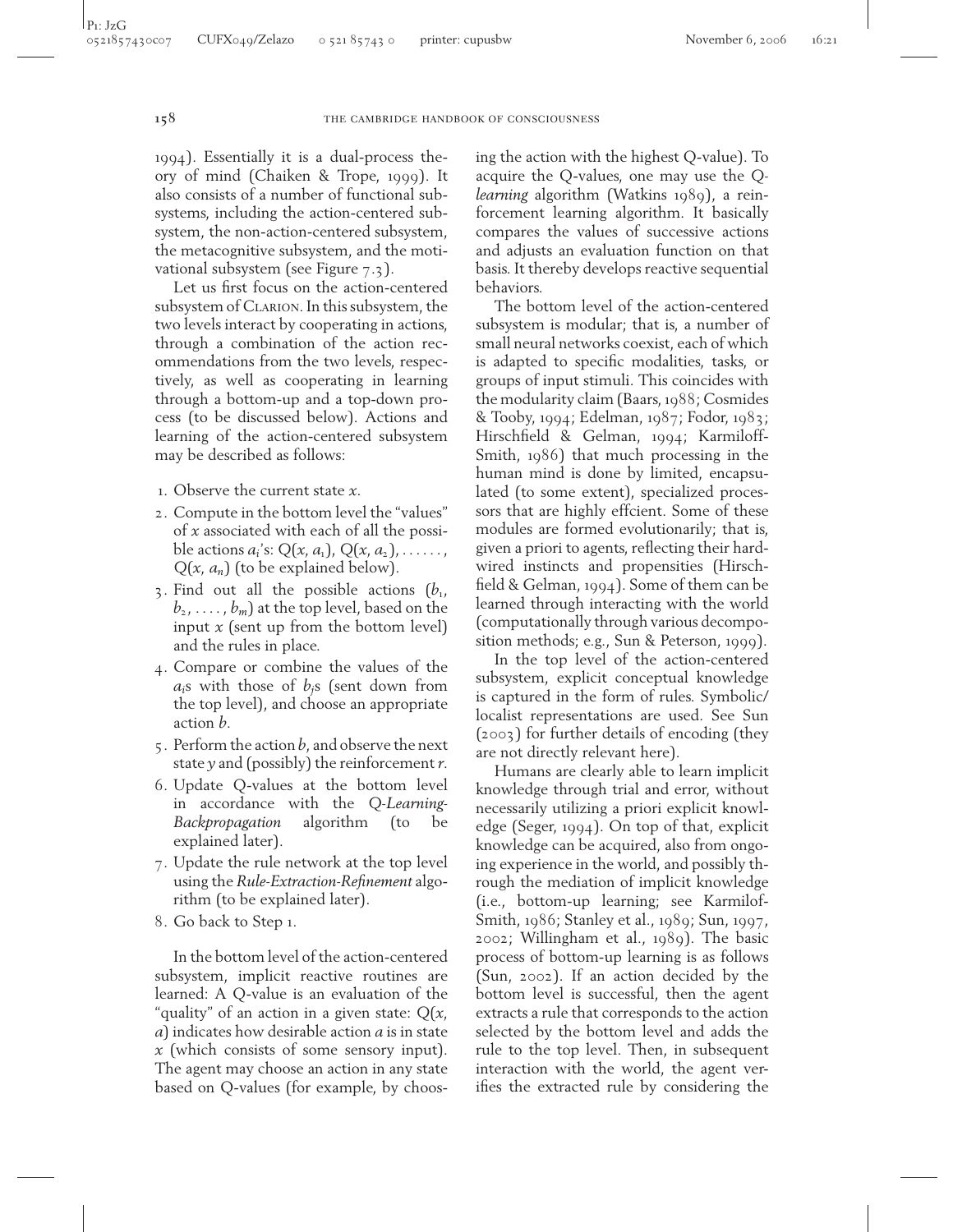outcome of applying the rule: If the outcome is not successful, then the rule should be made more specific and exclusive of the current case, and if the outcome is successful, the agent may try to generalize the rule to make it more universal (e.g., Michalski, 1983 ). The details of the bottom-up learning algorithm (the Rule-Extraction-Refinement algorithm) can be found in Sun and Peterson (1998). After rules have been learned, a variety of explicit reasoning methods may be used. Learning explicit conceptual representation at the top level can also be useful in enhancing learning of implicit reactive routines (reinforcement learning) at the bottom level.

Although CLARION can learn even when no a priori or externally provided knowledge is available, it can make use of it when such knowledge is available (cf. Anderson, 1983 ; Schneider & Oliver, 1991). To deal with instructed learning, externally provided knowledge (in the forms of explicit conceptual structures, such as rules, plans, routines, categories, and so on) should (1) be combined with autonomously generated conceptual structures at the top level (i.e., internalization) and (2) be assimilated into implicit reactive routines at the bottom level (i.e., assimilation). This process is known as topdown learning. See Sun (2003 ) for further details.

The non-action-centered subsystem represents general knowledge about the world, which is equivalent to the notion of semantic memory (as in, e.g., Quillian, 1968). It may be used for performing various kinds of retrievals and inferences. It is under the control of the action-centered subsystem (through the actions of the action-centered subsystem). At the bottom level, associative memory networks encode non-actioncentered implicit knowledge. Associations are formed by mapping an input to an output. The regular backpropagation learning algorithm can be used to establish such associations between pairs of input and output (Rumelhart et al., 1986).

On the other hand, at the top level of the non-action-centered subsystem, a general knowledge store encodes explicit nonaction-centered knowledge (Sun, 1994). In this network, chunks are specified through dimensional values. A node is set up at the top level to represent a chunk. The chunk node (a symbolic representation) connects to its corresponding features (dimensionvalue pairs) represented as nodes in the bottom level (which form a distributed representation). Additionally, links between chunks at the top level encode explicit associations between pairs of chunks, known as associative rules. Explicit associative rules may be formed (i.e., learned) in a variety of ways (Sun, 2003 ).

On top of associative rules, similaritybased reasoning may be employed in the non-action-centered subsystem. During reasoning, a known (given or inferred) chunk may be automatically compared with another chunk. If the similarity between them is sufficiently high, then the latter chunk is inferred (see Sun, 2003 , for details). Similarity-based and rule-based reasoning can be intermixed. As a result of mixing similarity-based and rule-based reasoning, complex patterns of reasoning emerge. As shown by Sun (1994), different sequences of mixed similarity-based and rule-based reasoning capture essential patterns of human everyday (mundane, common-sense) reasoning.

As in the action-centered subsystem, top-down or bottom-up learning may take place in the non-action-centered subsystem, either to extract explicit knowledge in the top level from the implicit knowledge in the bottom level or to assimilate explicit knowledge of the top level into implicit knowledge in the bottom level.

The motivational subsystem is concerned with drives and their interactions (Toates, 1986). It is concerned with why an agent does what it does. Simply saying that an agent chooses actions to maximizes gains, rewards, or payoffs leaves open the question of what determines these things. The relevance of the motivational subsystem to the action-centered subsystem lies primarily in the fact that it provides the context in which the goal and the payoff of the action-centered subsystem are set. It thereby influences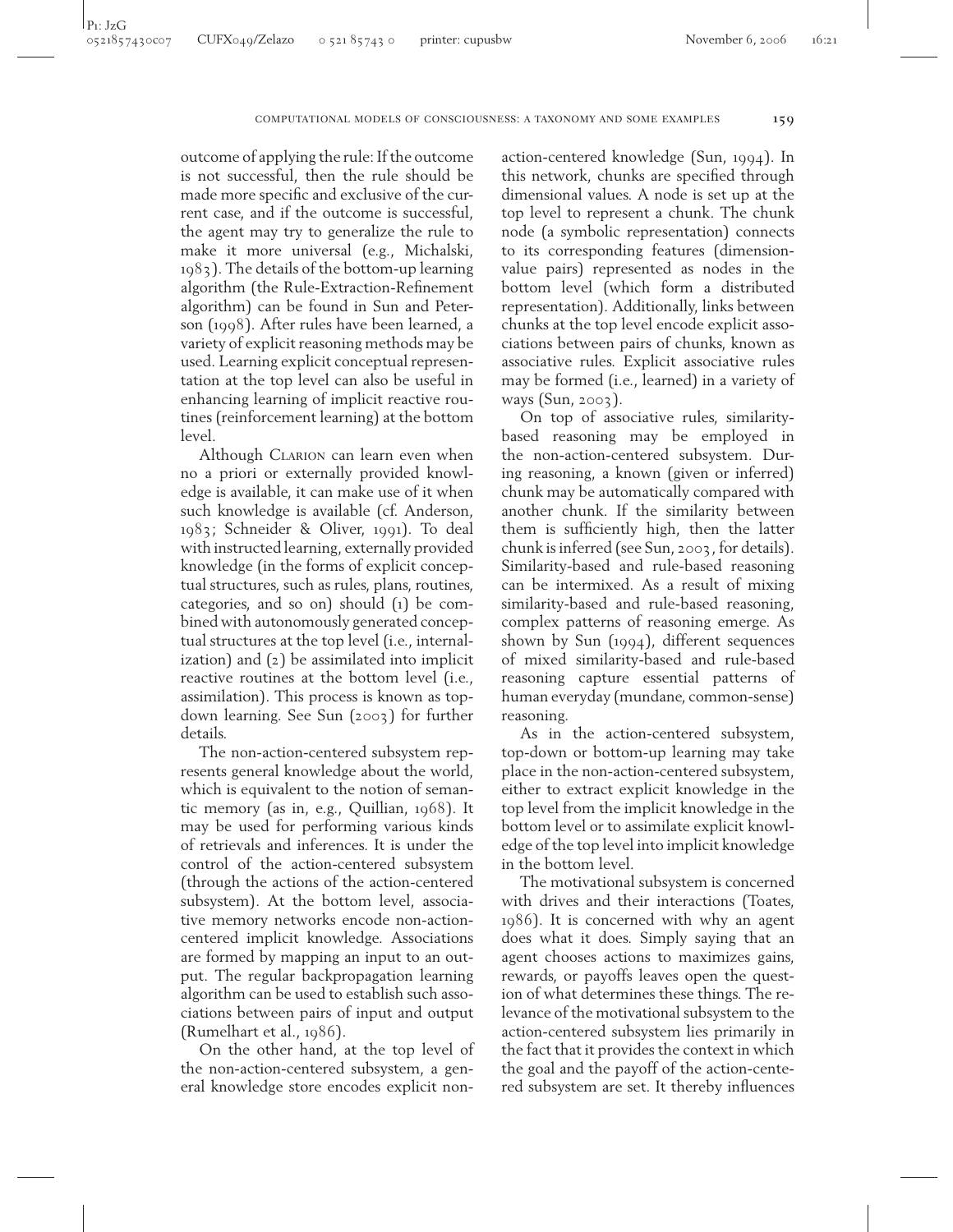the working of the action-centered subsystem and, by extension, the working of the non-action-centered subsystem.

A bipartite system of motivational representation is again in place in Clarion. The explicit goals (such as "finding food") of an agent (which is tied to the working of the action-centered subsystem) may be generated based on internal drive states (for example, "being hungry"). See Sun (2003 ) for details.

Beyond low-level drives concerning physiological needs, there are also higher-level drives. Some of them are primary, in the sense of being "hardwired." For example, Maslow (1987) developed a set of these drives in the form of a "need hierarchy." Whereas primary drives are built-in and relatively unalterable, there are also "derived" drives, which are secondary, changeable, and acquired mostly in the process of satisfying primary drives.

The metacognitive subsystem is closely tied to the motivational subsystem. The metacognitive subsystem monitors, controls, and regulates cognitive processes for the sake of improving cognitive performance (Nelson, 1993; Sloman & Chrisley, 2003; Smith et al., 2003 ). Control and regulation may be in the forms of setting goals for the actioncentered subsystem, setting essential parameters of the action-centered and the nonaction-centered subsystem, interrupting and changing ongoing processes in the actioncentered and the non-action-centered subsystem, and so on. Control and regulation may also be carried out through setting reinforcement functions for the action-centered subsystem on the basis of drive states. The metacognitive subsystem is also made up of two levels: the top level (explicit) and the bottom level (implicit).

Note that in Clarion, there are thus a variety of memories: procedural memory (in the action-centered subsystem) in both implicit and explicit forms, general "semantic" memory (in the non-action-centered subsystem) in both implicit and explicit forms, episodic memory (in the non-actioncentered subsystem), working memory (in the action-centered subsystem), goal struc-

tures (in the action-centered subsystem), and so on. See Sun (2003 ) for further details of these memories. As touched upon before, these memories are important for accounting for various forms of conscious and unconscious processes (also see, e.g., McClelland et al., 1995; Schacter, 1990; Taylor, 1997).

Clarion has been successful in accounting for a variety of psychological data. A number of well-known skill learning tasks have been simulated using CLARION; these span the spectrum ranging from simple reactive skills to complex cognitive skills. The tasks include serial reaction time (SRT) tasks, artificial grammar learning (AGL) tasks, process control (PC) tasks, the categorical inference (CI) task, the alphabetical arithmetic (AA) task, and the Tower of Hanoi (TOH) task (see Sun, 2002). Among them, SRT, AGL, and PC are typical implicit learning tasks, very much relevant to the issue of consciousness as they operationalize the notion of consciousness in the context of psychological experiments (Coward & Sun, 2004; Reber, 1989; Seger, 1994; Sun et al., 2005 ), whereas TOH and AA are typical high-level cognitive skill acquisition tasks. In addition, extensive work have been done on a complex minefield navigation task (see Sun & Peterson, 1998; Sun et al., 2001). Metacognitive and motivational simulations have also been undertaken, as have social simulation tasks (e.g., Sun & Naveh, 2004).

In evaluating the contribution of Clarion to our understanding of consciousness, we note that the simulations using Clarion provide detailed, process-based interpretations of experimental data related to consciousness, in the context of a broadly scoped cognitive architecture and a unified theory of cognition. Such interpretations are important for a precise, processbased understanding of consciousness and other aspects of cognition, leading to better appreciations of the role of consciousness in human cognition (Sun, 1999a). Clarion also makes quantitative and qualitative predictions regarding cognition in the areas of memory, learning, motivation, metacognition, and so on. These predictions either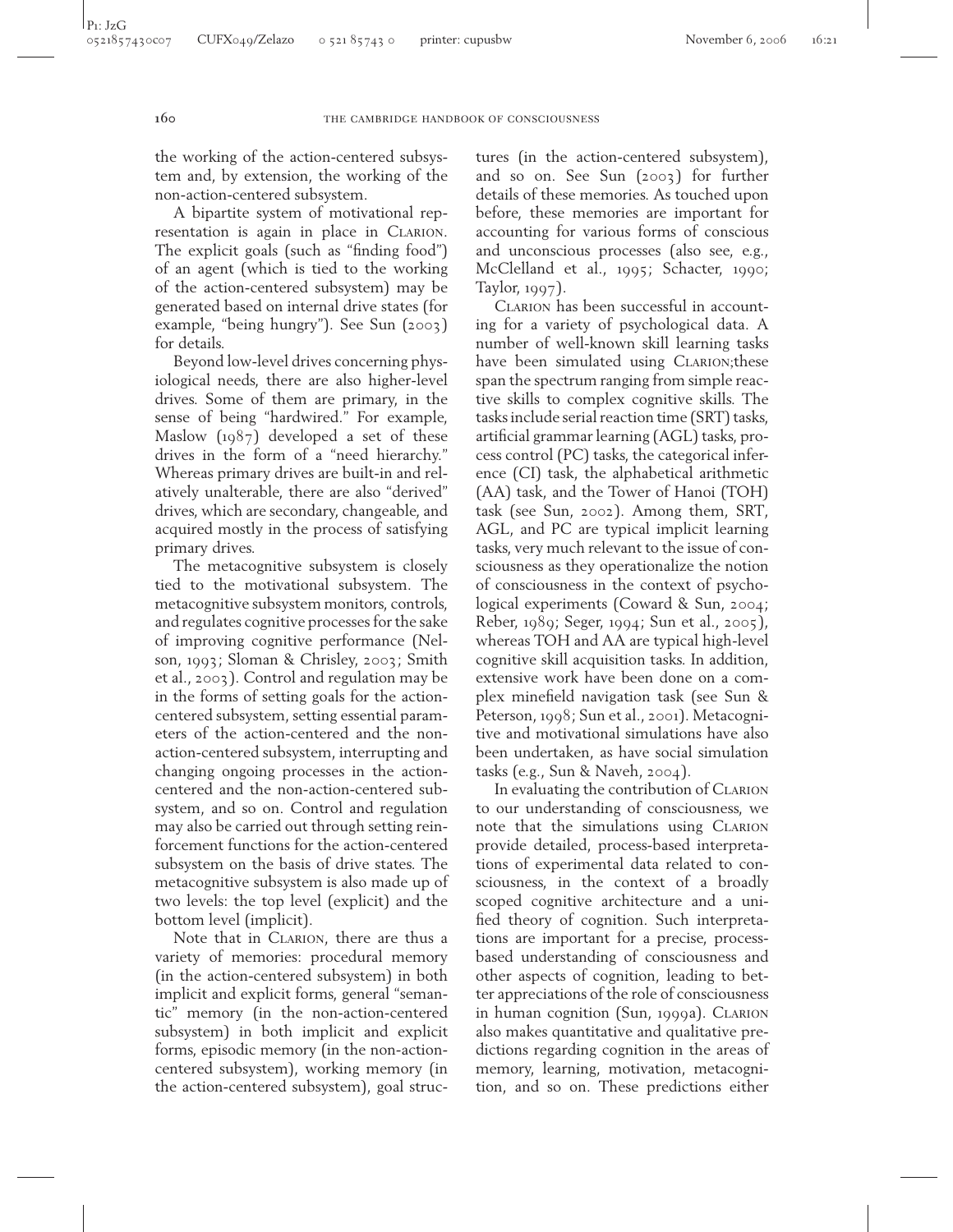have been experimentally tested already or are in the process of being tested (see, e.g., Sun, 2002; Sun et al., 2001, 2005 ). Because of the complex structures and their complex interactions specified within the framework of Clarion, it has a lot to say about the roles that different types of processes, conscious or unconscious, play in human cognition, as well as their synergy (Sun et al., 2005 ).

Comparing CLARION with Bower (1996), the latter may be viewed as a special case of Clarion for dealing specifically with implicit memory phenomena. The type-1 and type-2 connections, hypothesized by Bower (1996) as the main explanatory constructs, can be equated roughly to top-level representations and bottom-level representations, respectively. In addition to making the distinction between type-1 and type-2 connections, Bower (1996) also endeavored to specify the details of multiple pathways of spreading activation in the bottom level. These pathways were phonological, orthographical, semantic, and other connections that store long-term implicit knowledge. In the top level, associated with type-2 connections, it was claimed on the other hand that rich contextual information was stored. These details nicely complement the specification of Clarion and can thus be incorporated into the model.

The proposal by McClelland et al. (1995 ) that there are complementary learning systems in the hippocampus and neocortex is also relevant here. According to their account, cortical systems learn slowly, and the learning of new information destroys the old, unless the learning of new information is interleaved with ongoing exposure to the old information. To resolve these two problems, new information is initially stored in the hippocampus, an explicit memory system, in which crisp, explicit representations are used to minimize interference of information (so that catastrophic interference is avoided there). It allows rapid learning of new material. Then, the new information stored in the hippocampus is assimilated into cortical systems. The assimilation is interleaved with the assimilation

of all other information in the hippocampus and with the ongoing events. Weights are adjusted by a small amount after each experience, so that the overall direction of weight change is governed by the structure present in the ensemble of events and experiences, using distributed representations (with weights). Therefore, catastrophic interference is avoided in cortical systems. This model is very similar to the two-level idea of Clarion, in that it not only adopts a two-system view but also utilizes representational differences between the two systems. However, in contrast to this model, which captures only what may be termed top-down learning (that is, learning that proceeds from the conscious to the unconscious), Clarion can capture both top-down learning (from the top level to the bottom level) and bottom-up learning (from the bottom level to the top level). See Sun et al. (2001) and Sun (2002) for details of bottomup learning.

Turning to the declarative/procedural knowledge models, ACT\* (Anderson, 1983 ) is made up of a semantic network (for declarative knowledge) and a production system (for procedural knowledge). ACT-R is a descendant of ACT\*, in which procedural learning is limited to production formation through mimicking, and production firing is based on log odds of success. Clarion succeeds in explaining two issues that ACT did not address. First, whereas ACT takes a mostly top-down approach toward learning (i.e, from given declarative knowledge to procedural knowledge), Clarion can proceed bottom-up. Thus, Clarion can account for implicit learning better than ACT (see Sun, 2002, for details). Second, in ACT both types of knowledge are represented in explicit, symbolic forms (i.e., semantic networks and productions), and thus it does not explain, from a representational viewpoint, the differences in conscious accessibility (Sun, 1999b). Clarion accounts for this difference based on the use of two different forms of representation. Top-level knowledge is represented explicitly and thus consciously accessible, whereas bottom-level knowledge is represented implicitly and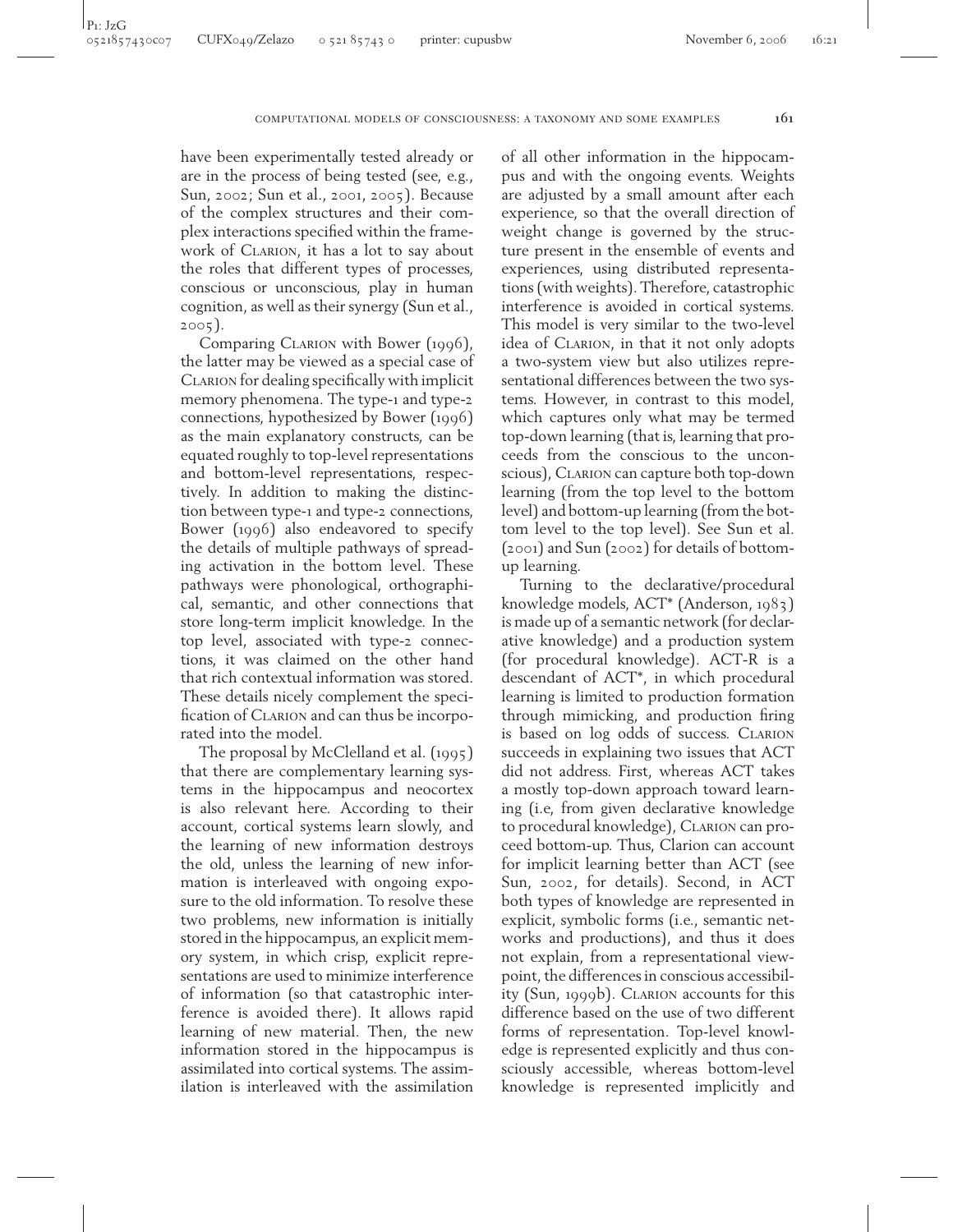thus inaccessible. Thus, this distinction in Clarion is intrinsic, instead of assumed as in ACT (Sun, 1999b).

Comparing Clarion with Hunt and Lansman's (1986) model, there are similarities. The production system in Hunt and Lansman's model clearly resembles the top level in Clarion, in that both use explicit manipulations in much the same way. Likewise, the spreading activation in the semantic network in Hunt and Lansman's model resembles the connectionist network in the bottom level of Clarion, because the same kind of spreading activation was used in both models, although the representation in Hunt and Lansman's model was symbolic, not distributed. Because of the uniformly symbolic representations used in Hunt and Lansman's model, it does not explain convincingly the qualitative difference between conscious and unconscious processes (see Sun, 1999b).

#### **An Application of the Access View**

Let us now examine an application of the access view on consciousness in building a practically useful system. The access view is a rather popular approach in computational accounts of consciousness (Baars, 2002), and therefore it deserves some attention. It is also presented here as an example of various onesystem views.

Most computational models of cognitive processes are designed to predict experimental data. IDA (Intelligent Distribution Agent), in contrast, models consciousness in the form of an autonomous software agent (Franklin & Graesser, 1997). Specifically, IDA was developed for Navy applications (Franklin et al., 1998). At the end of each sailor's tour of duty, he or she is assigned to a new billet in a process called distribution. The Navy employs almost 300 people (called detailers) to effect these new assignments. IDA's task is to play the role of a detailer.

Designing IDA presents both communication problems and action selection problems involving constraint satisfaction. It must communicate with sailors via e-mail and in English, understanding the content and producing human-like responses. It must access a number of existing Navy databases, again understanding the content. It must see that the Navy's needs are satisfied while adhering to Navy policies. For example, a particular ship may require a certain number of sonar technicians with the requisite types of training. It must hold down moving costs. And it must cater to the needs and desires of the sailor as well as possible. This includes negotiating with the sailor via an e-mail correspondence in natural language. Finally, it must authorize the finally selected new billet and start the writing of the sailor's orders.

Although the IDA model was not initially developed to reproduce experimental data, it is nonetheless based on psychological and neurobiological theories of consciousness and does generate hypotheses and qualitative predictions (Baars & Franklin, 2003 : Franklin et al., 2005). IDA successfully implements much of the global workspace theory (Baars, 1988), and there is a growing body of empirical evidence supporting that theory (Baars, 2002). IDA's flexible cognitive cycle has also been used to analyze the relation of consciousness to working memory at a fine level of detail, offering explanations of such classical working memory tasks as visual imagery to gain information and the rehearsal of a telephone number (Baars & Franklin, 2003: Franklin et al., 2005).

In his global workspace theory (see Figure 7.4), Baars (1988) postulates that human cognition is implemented by a multitude of relatively small, special-purpose processors, which are almost always unconscious (i.e., the modularity hypothesis as discussed earlier). Communication between them is rare and over a narrow bandwidth. Coalitions of such processes find their way into a global workspace (and thereby into consciousness). This limited capacity workspace serves to broadcast the message of the coalition to all the unconscious processors in order to recruit other processors to join in handling the current novel situation or in solving the current problem.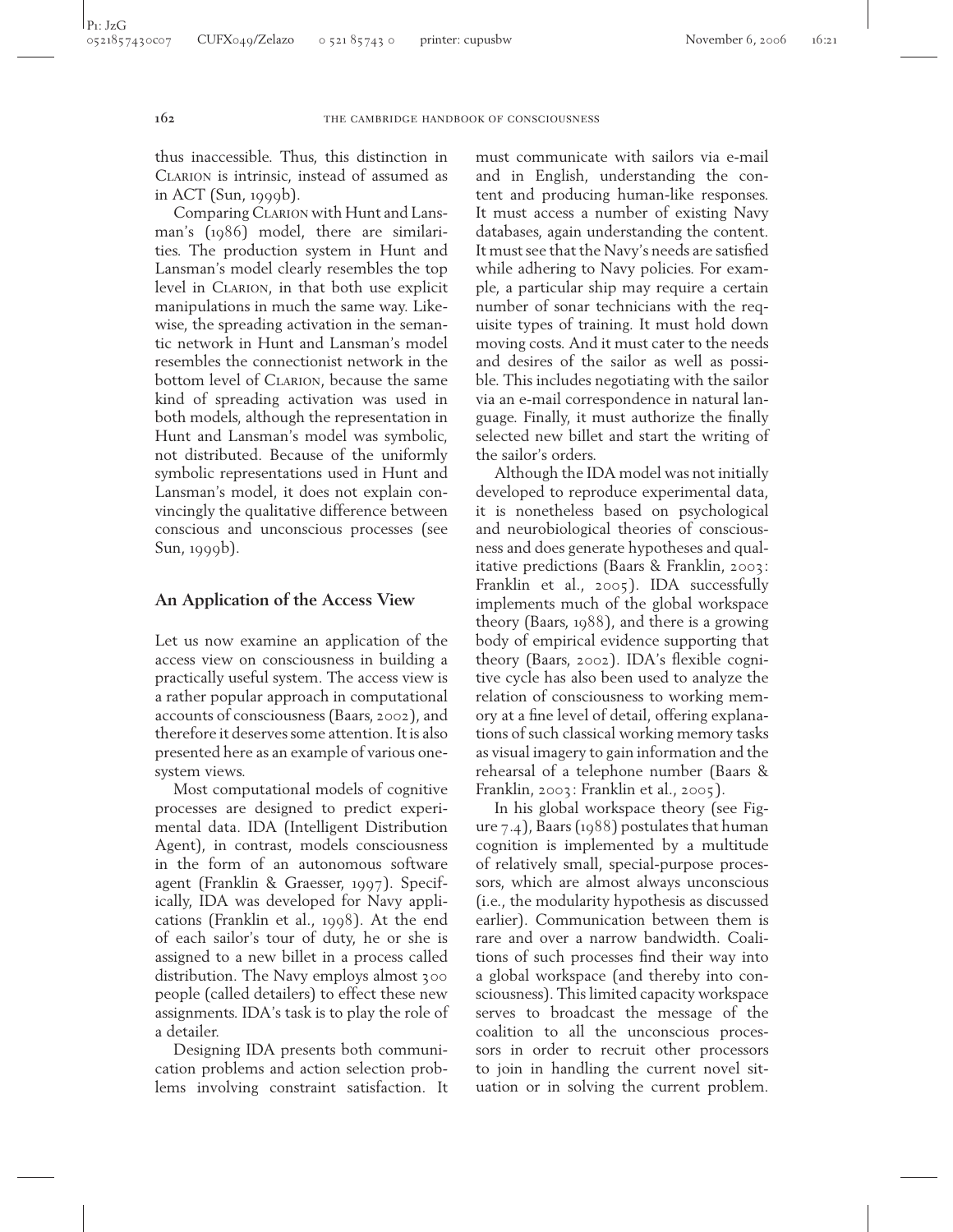

**Figure 7.4.** Baars' global workspace theory.

Thus consciousness, in this theory, allows us to deal with novel or problematic situations that cannot be dealt with effciently, or at all, by habituated unconscious processes. In particular, it provides access to appropriately useful resources. Global workspace theory offers an explanation for the limited capacity of consciousness. Large messages would be overwhelming to tiny processors. In addition, all activities of these processors take place under the auspices of contexts: goal contexts, perceptual contexts, conceptual contexts, and/or cultural contexts. Though contexts are typically unconscious, they strongly influence conscious processes.

Let us look into some details of the IDA architecture and its main mechanisms. At the higher level, the IDA architecture is modular with module names borrowed from psychology (see Figure 7.5 ). There are modules for Perception, Working Memory, Autobiographical Memory, Transient Episodic Memory, Consciousness, Action Selection, Constraint Satisfaction, Language Generation, and Deliberation.

In the lower level of IDA, the processors postulated by the global workspace theory are implemented by "codelets." Codelets are small pieces of code running as independent threads, each of which is specialized for some relatively simple task. They often play the role of "demons,"<sup>5</sup> waiting for a particular situation to occur in response to which they should act. Codelets also correspond more or less to Edelman's neuronal groups (Edelman, 1987) or Minsky's agents (Minsky, 1985 ). Codelets come in a number of varieties, each with different functions to perform. Most of these codelets subserve some high-level entity, such as a behavior. However, some codelets work on their own, performing such tasks as watching for incoming e-mail and instantiating goal structures. An important type of codelet that works on its own is the attention codelets that serve to bring information to "consciousness."

IDA senses only strings of characters, which are not imbued with meaning but which correspond to primitive sensations, like, for example, the patterns of activity on the rods and cones of the retina. These strings may come from e-mail messages, an operating system message, or from a database record.

The perception module employs analysis of surface features for natural-language understanding. It partially implements perceptual symbol system theory (Barsalou, 1999); perceptual symbols serve as a uniform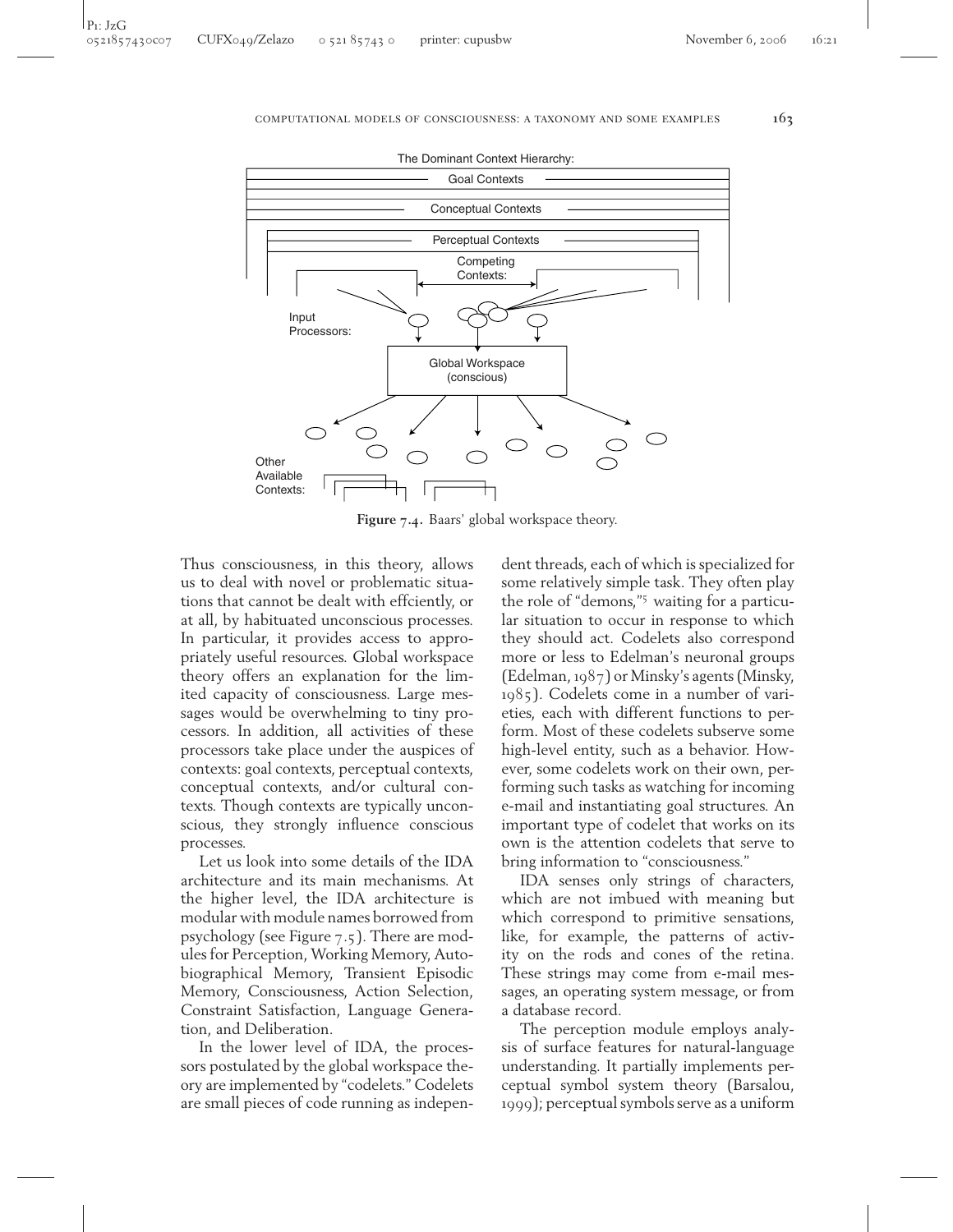



**Figure 7.5.** IDA's cognitive cycle.

system of representations throughout the system. Its underlying mechanism constitutes a portion of the Copycat architecture (Hofstadter & Mitchell, 1994). IDA's perceptual memory takes the form of a semantic net with activation passing, called the slipnet (see Figure 7.6). The slipnet embodies the perceptual contexts and some conceptual contexts from the global workspace theory. Nodes of the slipnet constitute the agent's perceptual symbols. Perceptual codelets recognize various features of the incoming stimulus; that is, various concepts. Perceptual codelets descend on an incoming message, looking for words or phrases they recognize. When such are found, appropriate nodes in the slipnet are activated. This activation passes around the net until it settles. A node (or several) is selected by its high activation, and the appropriate template(s) is filled by codelets with selected items from the message. The information thus created from the incoming message is then written to the workspace (working memory, to be described below), making it available to the rest of the system.

The results of this process, information created by the agent for its own use, are written to the workspace (working memory, not to be confused with Baars' global workspace). (Almost all of IDA's modules either write to the workspace, read from it, or both.)

IDA employs sparse distributed memory (SDM) as its major associative memory (Anwar & Franklin, 2003; Kanerva, 1988). SDM is a content-addressable memory. Being content addressable means that items in memory can be retrieved by using part of their contents as a cue, rather than having to know the item's address in memory.

Reads and writes, to and from associative memory, are accomplished through a gateway within the workspace called the focus. When any item is written to the workspace, another copy is written to the read registers of the focus. The contents of these read registers of the focus are then used as an address to query associative memory. The results of this query – that is, whatever IDA associates with this incoming information – are written into their own registers in the focus.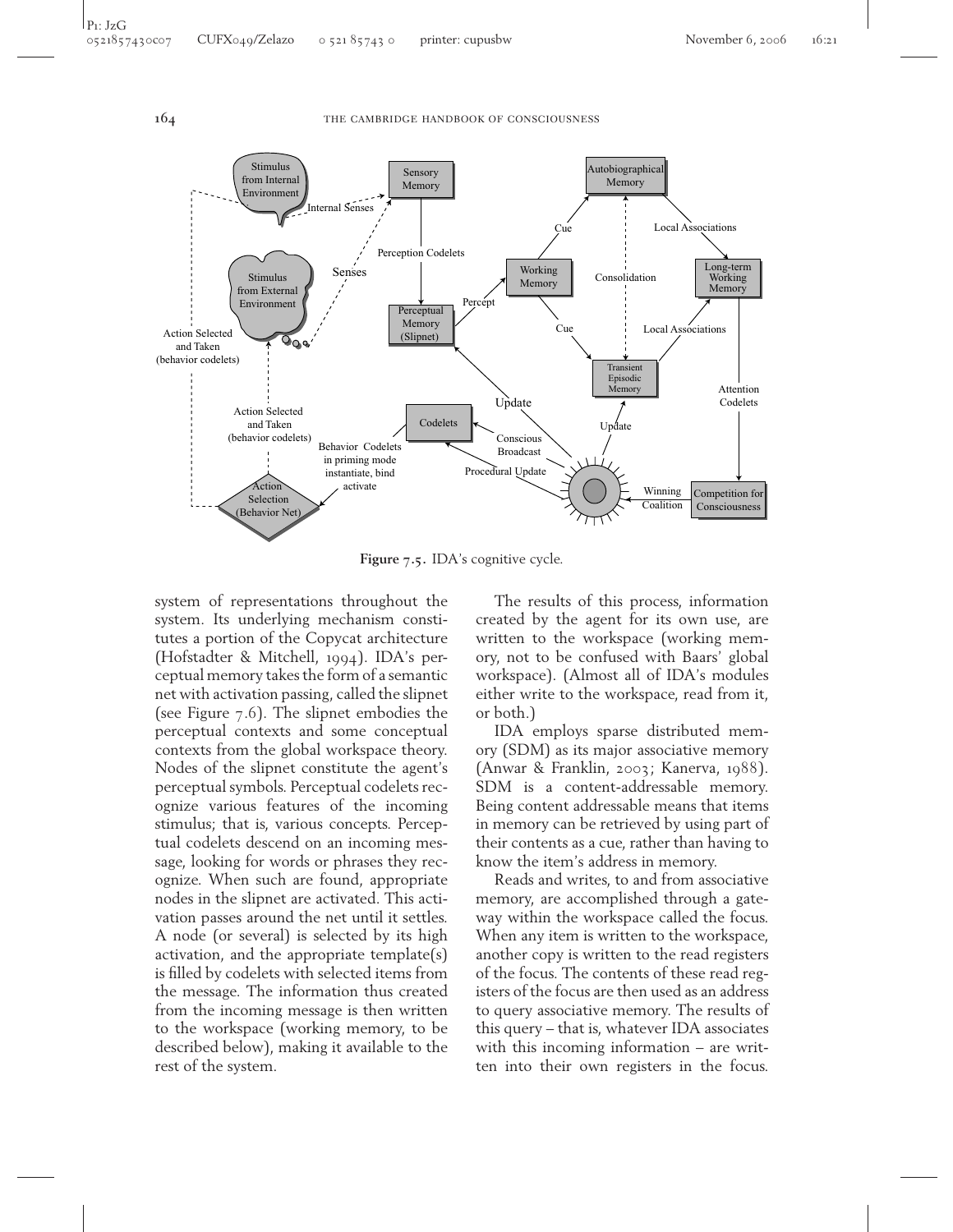

**Figure 7.6.** A portion of the slipnet in IDA.

This may include some emotion and some action previously taken. Thus associations with any incoming information, either from the outside world or from some part of IDA itself, are immediately available. (Writes to associative memory are made later and are described below.)

In addition to long-term memory, IDA includes a transient episodic memory (Ramamurthy, D'Mello, & Franklin, 2004). Long-term, content-addressable, associative memories are not typically capable of retrieving details of the latest of a long sequence of quite similar events (e.g., where I parked in the parking garage this morning or what I had for lunch yesterday). The distinguishing details of such events tend to blur due to interference from similar events. In IDA, this problem is solved by the addition of a transient episodic memory implemented with a sparse distributed memory. This SDM decays so that past sequences of similar events no longer interfere with the latest such events.

The apparatus for producing "consciousness" consists of a coalition manager, a spotlight controller, a broadcast manager, and a collection of attention codelets that recognize novel or problematic situations. Atten-

tion codelets have the task of bringing information to "consciousness." Each attention codelet keeps a watchful eye out for some particular situation to occur that might call for "conscious" intervention. Upon encountering such a situation, the appropriate attention codelet will be associated with the small number of information codelets that carry the information describing the situation. This association should lead to the collection of this small number of codelets, together with the attention codelet that collected them, becoming a coalition. Codelets also have activations. The attention codelet increases its activation in proportion to how well the current situation fits its particular interest, so that the coalition might compete for "consciousness," if one is formed.

In IDA, the coalition manager is responsible for forming and tracking coalitions of codelets. Such coalitions are initiated on the basis of the mutual associations between the member codelets. At any given time, one of these coalitions finds it way to "consciousness," chosen by the spotlight controller, which picks the coalition with the highest average activation among its member codelets. Baars' global workspace theory calls for the contents of "consciousness"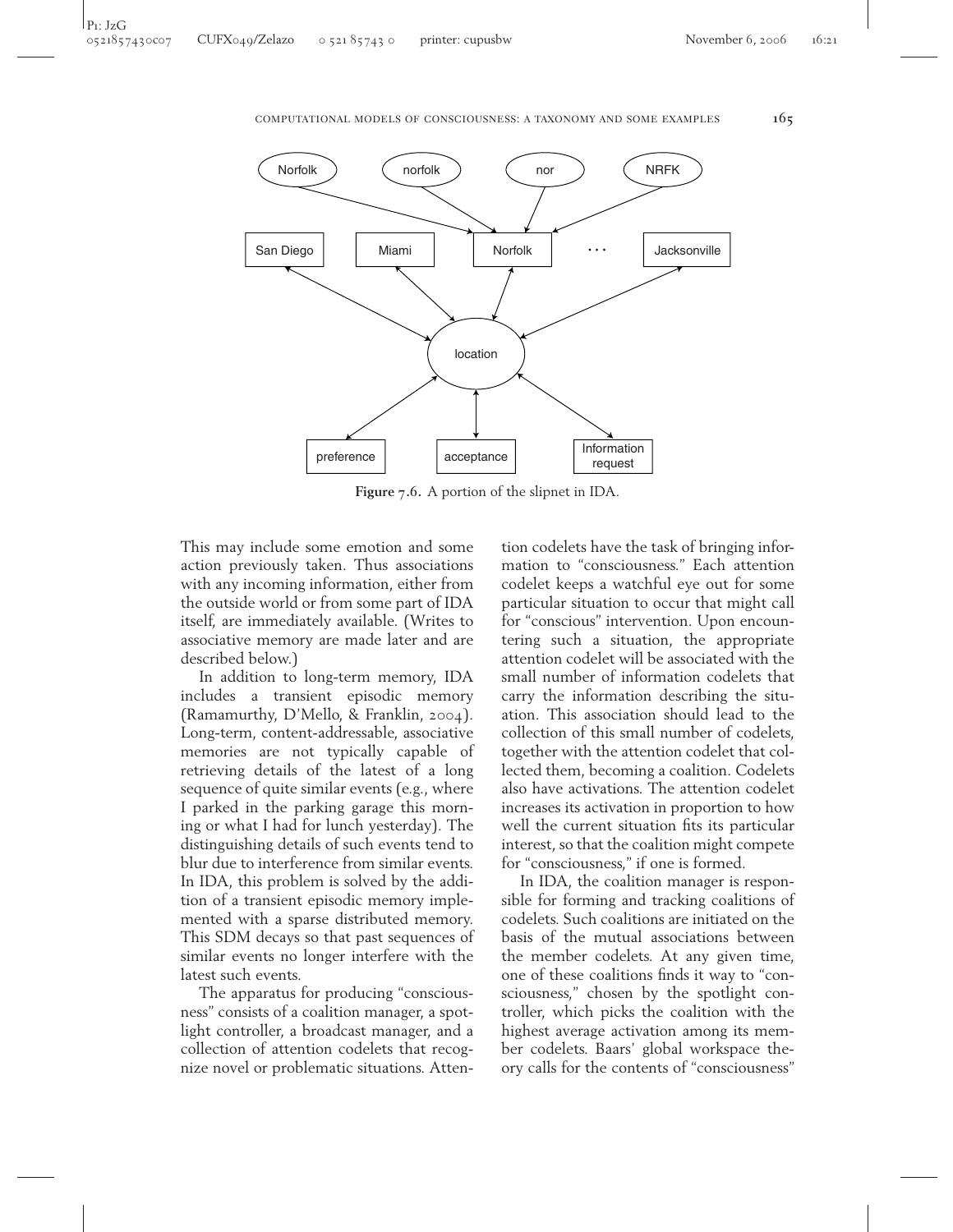to be broadcast to each of the codelets in the system, and in particular, to the behavior codelets. The broadcast manager accomplishes this task.

IDA depends on the idea of a behavior net (Maes, 1989; Negatu & Franklin, 2002) for high-level action selection in the service of built-in drives. It has several distinct drives operating in parallel, and these drives vary in urgency as time passes and the environment changes. A behavior net is composed of behaviors and their various links. A behavior has preconditions as well as additions and deletions. A behavior also has an activation, a number intended to measure the behavior's relevance to both the current environment (external and internal) and its ability to help satisfy the various drives it serves.

The activation comes from activation stored in the behaviors themselves, from the external environment, from drives, and from internal states. The environment awards activation to a behavior for each of its true preconditions. The more relevant it is to the current situation, the more activation it receives from the environment. (This source of activation tends to make the system opportunistic.) Each drive awards activation to every behavior that, by being active, will help satisfy that drive. This source of activation tends to make the system goal directed. Certain internal states of the agent can also send activation to the behavior net. This activation, for example, might come from a coalition of codelets responding to a "conscious" broadcast. Finally, activation spreads from behavior to behavior along links.

IDA's behavior net acts in consort with its "consciousness" mechanism to select actions (Negatu & Franklin, 2002). Suppose some piece of information is written to the workspace by perception or some other module. Attention codelets watch both it and the resulting associations. One of these attention codelets may decide that this information should be acted upon. This codelet would then attempt to take the information to "consciousness," perhaps along with any discrepancies it may find with the help of associations. If the attempt is successful, the coalition manager makes a coalition

of them, the spotlight controller eventually selects that coalition, and the contents of the coalition are broadcast to all the codelets. In response to the broadcast, appropriate behavior-priming codelets perform three tasks: an appropriate goal structure is instantiated in the behavior net, the codelets bind variables in the behaviors of that structure, and the codelets send activation to the currently appropriate behavior of the structure. Eventually that behavior is chosen to be acted upon. At this point, information about the current emotion and the currently executing behavior is written to the focus by the behavior codelets associated with the chosen behavior. The current contents of the write registers in the focus are then written to associative memory. The rest of the behavior codelets associated with the chosen behavior then perform their tasks. Thus, an action has been selected and carried out by means of collaboration between "consciousness" and the behavior net.

This background information on the IDA architecture and mechanisms should enable the reader to understand IDA's cognitive cycle (Baars & Franklin, 2003: Franklin et al., 2005 ). The cognitive cycle specifies the functional roles of memory, emotions, consciousness, and decision making in cognition, according to the global workspace theory. Below, we sketch the steps of the cognitive cycle; see Figure 7.5 for an overview.

- 1. *Perception*. Sensory stimuli, external or internal, are received and interpreted by perception. This stage is unconscious.
- 2. *Percept to Preconscious Buffer*. The percept is stored in preconscious buffers of IDA's working memory.
- 3 . *Local Associations*. Using the incoming percept and the residual contents of the preconscious buffers as cues, local associations are automatically retrieved from transient episodic memory and from longterm memory.
- 4. *Competition for Consciousness*. Attention codelets, whose job is to bring relevant, urgent, or insistent events to consciousness, gather information, form coalitions, and actively compete against each other.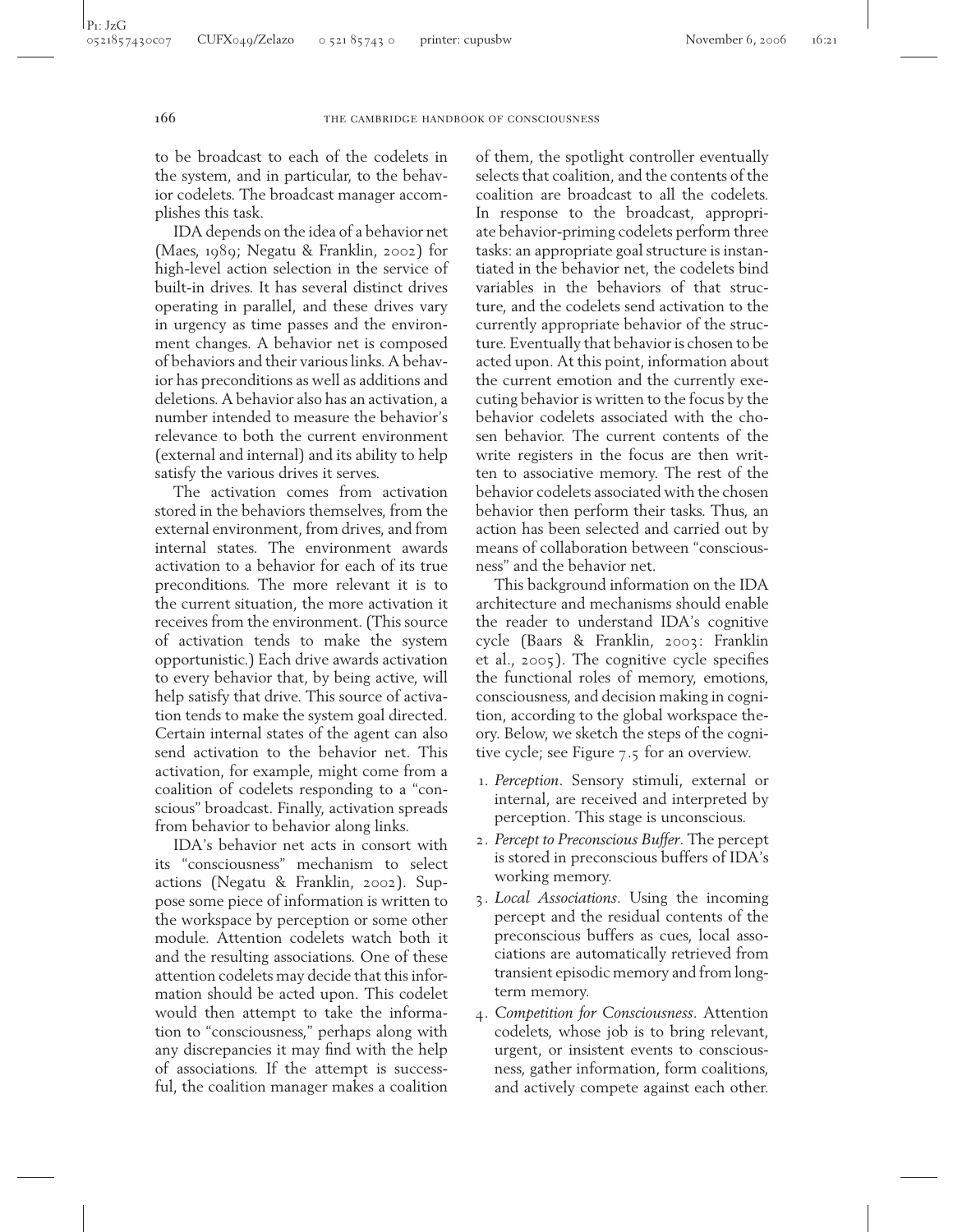(The competition may also include attention codelets from a recent previous cycle.)

- 5 . *Conscious Broadcast*. A coalition of codelets, typically an attention codelet and its covey of related information codelets carrying content, gains access to the global workspace and has its contents broadcast. The contents of perceptual memory are updated in light of the current contents of consciousness. Transient episodic memory is updated with the current contents of consciousness as events. (The contents of transient episodic memory are separately consolidated into long-term memory.) Procedural memory (recent actions) is also updated.
- 6. *Recruitment of Resources*. Relevant behavior codelets respond to the conscious broadcast. These are typically codelets whose variables can be bound from information in the conscious broadcast. If the successful attention codelet was an expectation codelet calling attention to an unexpected result from a previous action, the responding codelets may be those that can help rectify the unexpected situation. (Thus consciousness solves the relevancy problem in recruiting resources.)
- 7. *Setting Goal Context Hierarchy*. The recruited processors use the contents of consciousness to instantiate new goal context hierarchies, bind their variables, and increase their activation. Emotions directly affect motivation and determine which terminal goal contexts receive activation and how much. Other (environmental) conditions determine which of the earlier goal contexts receive additional activation.
- 8. *Action Chosen*. The behavior net chooses a single behavior (goal context). This selection is heavily influenced by activation passed to various behaviors influenced by the various emotions. The choice is also affected by the current situation, external and internal conditions, by the relation between the behaviors, and by the residual activation values of various behaviors.

9. *Action Taken*. The execution of a behavior (goal context) results in the behavior codelets performing their specialized tasks, which may have external or internal consequences. The acting codelets also include an expectation codelet (see Step 6) whose task is to monitor the action and to try and bring to consciousness any failure in the expected results.

IDA's elementary cognitive activities occur within a single cognitive cycle. More complex cognitive functions are implemented over multiple cycles. These include deliberation, metacognition, and voluntary action (Franklin, 2000).

The IDA model employs a methodology that is different from that which is currently typical of computational cognitive models. Although the model is based on experimental findings in cognitive psychology and brain science, there is only qualitative consistency with experiments. Rather, there are a number of hypotheses derived from IDA as a unified theory of cognition. The IDA model generates hypotheses about human cognition and the role of consciousness through its design, the mechanisms of its modules, their interaction, and its performance.

Every agent must sample and act on its world through a sense-select-act cycle. The frequent sampling allows for a fine-grained analysis of common cognitive phenomena, such as process dissociation, recognition vs. recall, and the availability heuristic. At a high level of abstraction, the analyses support the commonly held explanations of what occurs in these situations and why. At a finergrained level, the analyses flesh out common explanations, adding details and functional mechanisms. Therein lies the value of these analyses.

Unfortunately, currently available techniques for studying some phenomena at a fine-grained level, such as PET, fMRI, EEG, implanted electrodes, etc., are lacking either in scope, in spatial resolution, or in temporal resolution. As a result, some of the hypotheses from the IDA model, although testable in principle, seem not to be testable at the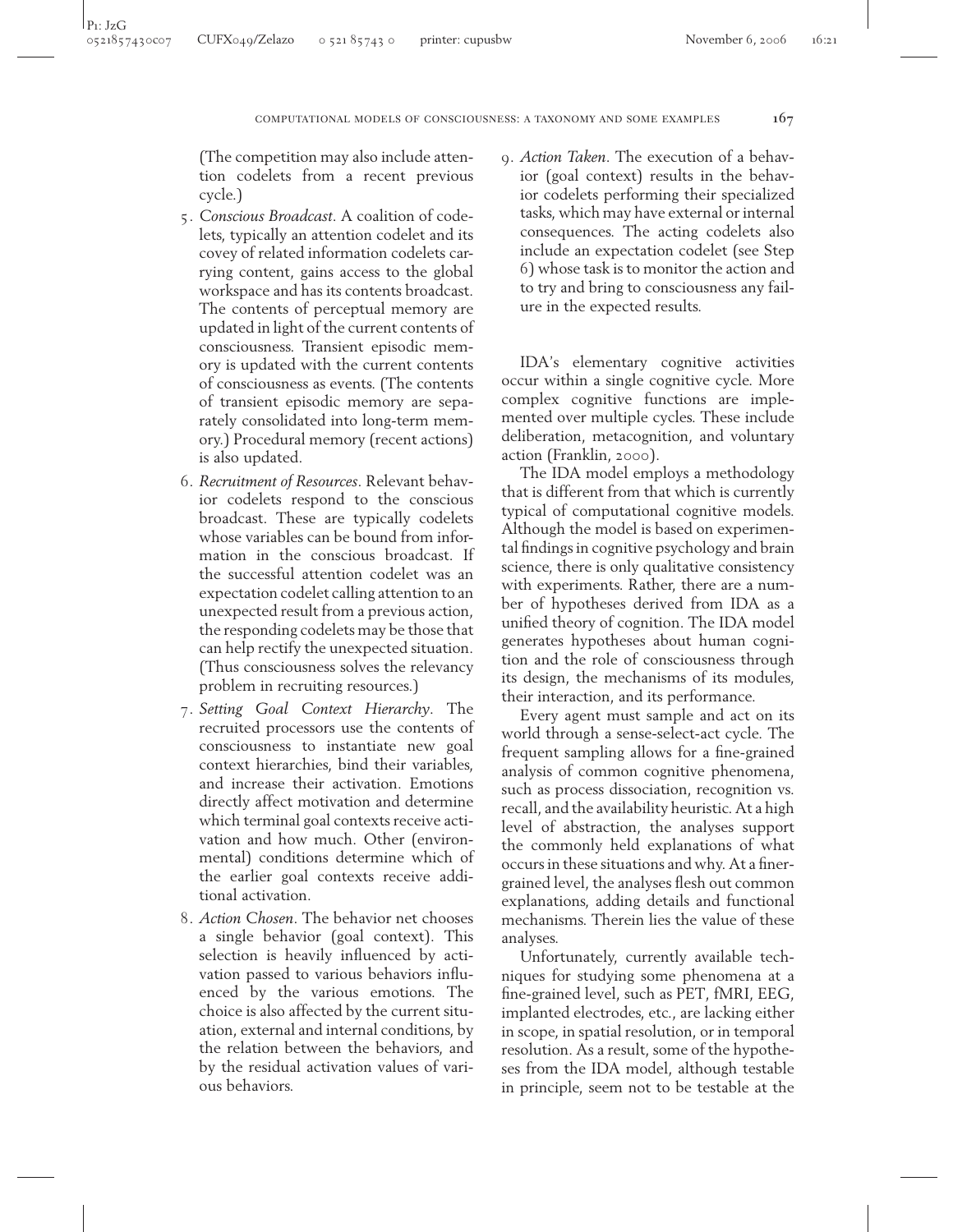

**Figure 7.7.** Schacter's model of consciousness.

present time for lack of technologies with suitable scope and resolution.

There is also the issue of the breadth of the IDA model, which encompasses perception, working memory, declarative memory, attention, decision making, procedural learning, and more. How can such a broad model produce anything useful? The IDA model suggests that these various aspects of human cognition are highly integrated. A more global view can be expected to add additional understanding to that produced by more specific models. This assertion seems to be borne out by the analyses of various cognitive phenomena (Baars & Franklin, 2003 ; Franklin et al., 2005 ).

#### **Sketches of Some Other Views**

As we have seen, there are many attempts to explain the difference in conscious accessibility. Various explanations have been advanced in terms of the content of knowledge (e.g., instances vs. rules), the organization of knowledge (e.g., declarative vs. procedural), processing mechanisms (e.g., spreading activation vs. rule matching and firing), the representation of knowledge (e.g., localist/symbolic vs. distributed), and

so on. In addition to the two views elaborated on earlier, let us look into some more details of a few other views. Although some of the models that are discussed below are not strictly speaking computational (because they may not have been fully computationally implemented), they are nevertheless important because they point to possible ways of constructing computational explanations of consciousness.

We can examine Schacter's (1990) model as an example. The model is based on neuropsychological findings of the dissociation of different types of knowledge (especially in brain-damaged patients). It includes a number of "knowledge modules" that perform specialized and unconscious processing and may send their outcomes to a "conscious awareness system," which gives rise to conscious awareness (see Figure 7.7). Schacter's explanation of some neuropsychological disorders (e.g., hemisphere neglect, blindsight, aphasia, agnosia, and prosopagnosia) is that brain damages result in the disconnection of some of the modules from the conscious awareness system, which causes their inaccessibility to consciousness. However, as has been pointed out by others, this explanation cannot account for many findings in implicit memory research (e.g., Roediger,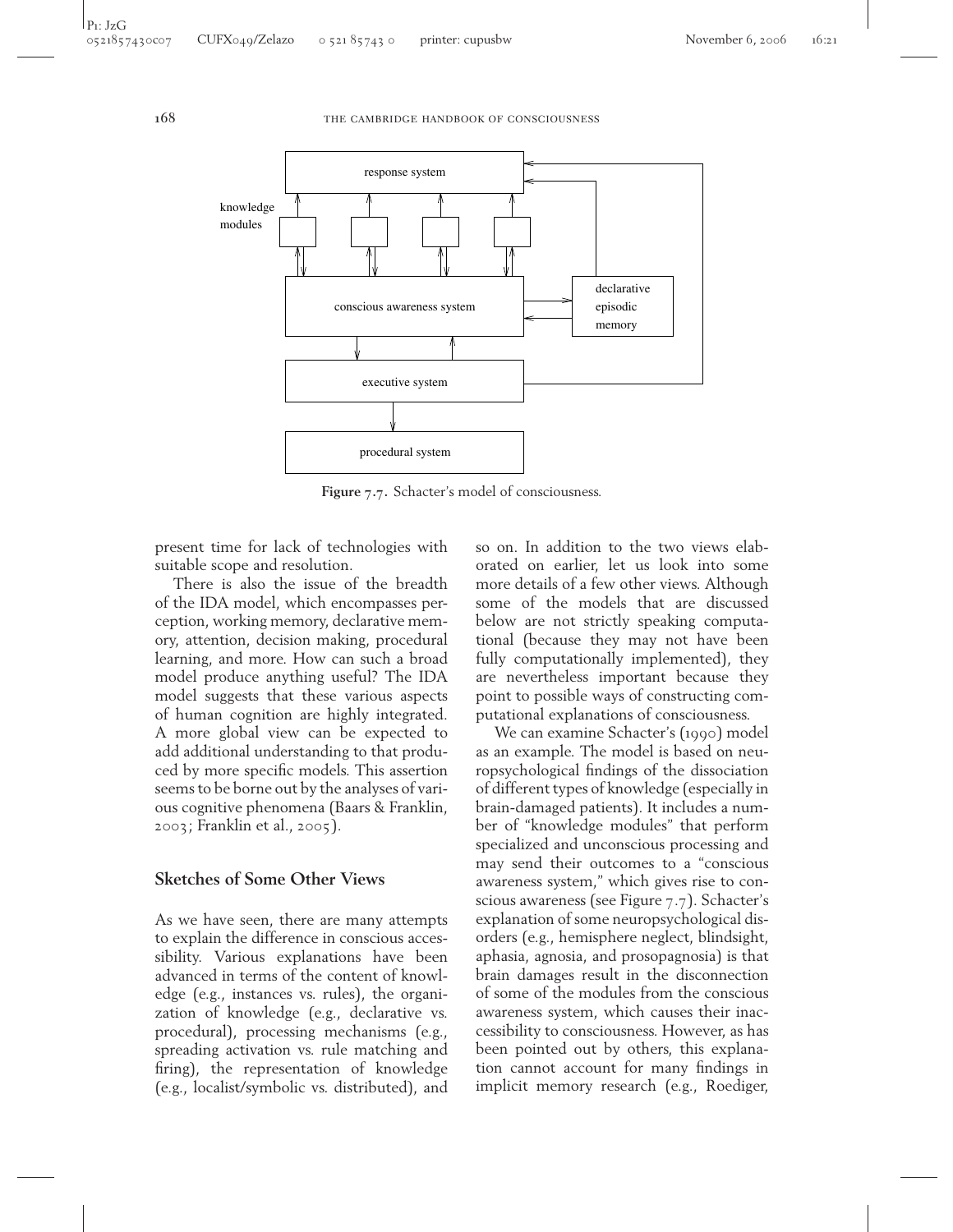

**Figure 7.8.** Damasio's model of consciousness.

1990). Revonsuo (1993 ) advocated a similar view, albeit from a philosophical viewpoint, largely on the basis of using Schacter's (1990) data as evidence. Johnson-Laird's (1983 ) model was somewhat similar to Schacter's model in its overall structure in that there was a hierarchy of processors and consciousness resided in the processes at the top of the hierarchy. Shallice (1972) put forward a model in which a number of "action systems" could be activated by "selector input" and the activated action systems correspond to consciousness. It is not clear, however, what the computational (mechanistic) difference between conscious and unconscious processes is in those models, which did not offer a mechanistic explanation.

We can compare Schacter (1990)'s model with Clarion. It is similar to Clarion, in that it includes a number of "knowledge modules" that perform specialized and unconscious processing (analogous to bottom-level modules in Clarion) and send their outcomes to a "conscious awareness system" (analogous to the top level in Clarion), which gives rise to conscious awareness. Unlike CLARION's explanation of the conscious/unconscious distinction through the difference between localist/symbolic versus distributed representations, however, Schacter's model does not elucidate in computational/mechanistic terms the qualitative distinction between conscious and unconscious processes, in that the "conscious awareness system" lacks any apparent qualitative difference from the unconscious systems.

We can also examine Damasio's neuroanatomically motivated model (Damasio et al., 1990). The model hypothesizes the existence of many "sensory convergence zones" that integrate information from individual sensory modalities through forward and backward synaptic connections and the resulting reverberations of activations, without a central location for information storage and comparisons; it also hypothesizes the global "multimodal convergence zone," which integrates information across modalities also through reverberation (via recurrent connections; see Figure 7.8). Correlated with consistency is global information availability; that is, once "broadcast" or "reverberation" is achieved, all the information about an entity stored in difference places of the brain becomes available. This was believed to have explained the accessibility of consciousness.<sup>6</sup> In terms of CLARION, different sensory convergence zones may be roughly captured by bottom-level modules, each of which takes care of sensory inputs of one modality (at a properly fine level), and the role of the global multi-modal convergence zone (similar to the global workspace in a way) may be played by the top level of Clarion, which has the ultimate responsibility for integrating information (and also serves as the "conscious awareness system"). The widely recognized role of reverberation (Damasio, 1994; Taylor, 1994) may be captured in Clarion through using recurrent connections within modules at the bottom level and through multiple top-down and bottom-up information flows across the two levels, which leads to the unity of consciousness that is the synthesis of all the information present (Baars,  $1988$ ; Marcel,  $1983$ ).

Similarly, Crick and Koch (1990) hypothesize that synchronous firing at  $35-75$  Hz in the cerebral cortex is the basis for consciousness – with such synchronous firing, pieces of information regarding different aspects of an entity are brought together, and thus consciousness emerges. Although consciousness has been experimentally observed to be somewhat correlated with synchronous firing at  $35-75$  Hz, there is no explanation of *why* this is the case and there is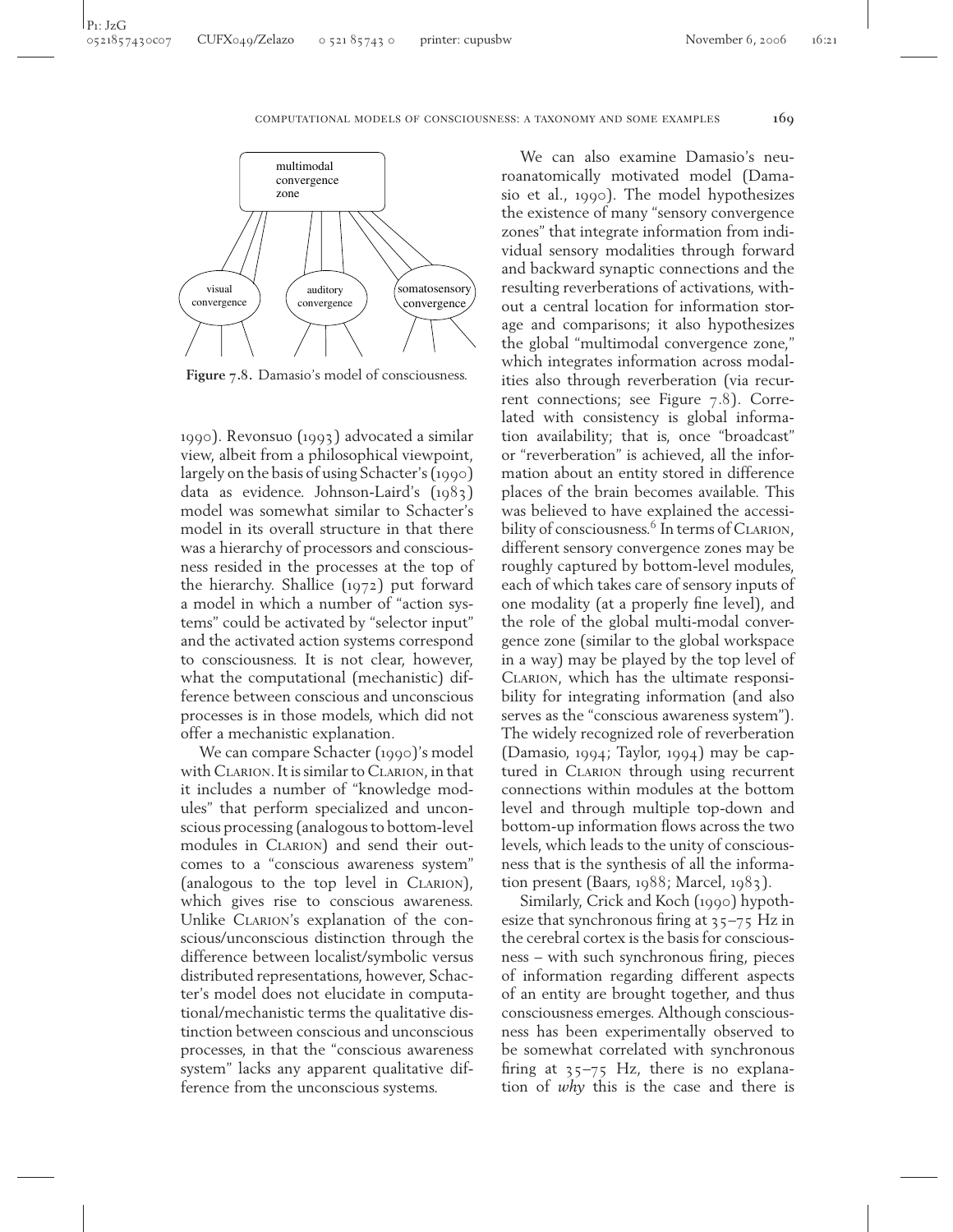no computational/mechanistic explanation of any *qualitative* difference between 35– 75 Hz synchronous firing and other firing patterns.

Cotterill (1997) offers a "master-module" model of consciousness, which asserts that consciousness arises from movement or the planning of movement. The master-module refers to the brain region that is responsible for motor planning. This model sees the conscious system as being profligate with its resources: Perforce it must plan and organize movements, even though it does not always execute them. The model stresses the vital role that movement plays and is quite compatible with the IDA model. This centrality of movement was illustrated by the observation that blind people were able to read braille when allowed to move their fingers, but were unable to do so when the dots were moved against their still fingers (Cotterill, 1997).

Finally, readers interested in the possibility of computational models of consciousness actually producing "conscious" artifacts may consult Holland (2003 ) and other work along that line.

#### **Concluding Remarks**

This chapter has examined general frameworks of computational accounts of consciousness. Various related issues, such as the utility of computational models, explanations of psychological data, and potential applications of machine consciousness, have been touched on in the process. Based on existing psychological and philosophical evidence, existing models were compared and contrasted to some extent. It appears inevitable at this stage that there is the coexistence of various computational accounts of consciousness. Each of them seems to capture some aspect of consciousness, but each also has severe limitations. To capture the whole picture in a unified computational framework, much more work is needed. In this regard, Clarion and IDA provide some hope.

Much more work can be conducted on various issues of consciousness along this computational line. Such work may include further specifications of details of computational models. It may also include reconciliations of existing computational models of consciousness. More importantly, it may, and should, include the validation of computational models through empirical and theoretical means. The last point in particular should be emphasized in future work (see the earlier discussions concerning Clarion and IDA). In addition, we may also attempt to account for consciousness computationally at multiple levels, from phenomenology, via various intermediate levels, all the way down to physiology, which will likely lead to a much more complete computational account and a much better picture of consciousness (Coward & Sun, 2004).

#### **Acknowledgments**

Ron Sun acknowledges support in part from Office of Naval Research grant N00014-95-1-0440 and Army Research Institute grants DASW01-00-K-0012 and W74V8H-04-K-0002. Stan Franklin acknowledges support from the Office of Naval Research and other U.S. Navy sources under grants N00014-01-1-0917, N00014-98-1-0332, N00014-00-1- 0769, and DAAH04-96-C-0086.

#### **Notes**

- 1. There are also various numerical measures involved, which are not important for the present discussion.
- 2. Cleeremans and McClelland's (1991) model of artificial grammar learning can be viewed as instantiating half of the system (the unconscious half), in which implicit learning takes place based on gradual weight changes in response to practice on a task and the resulting changes in activation of various representations when performing the task.
- Note that the accessibility is defined in terms of the surface syntactic structures of the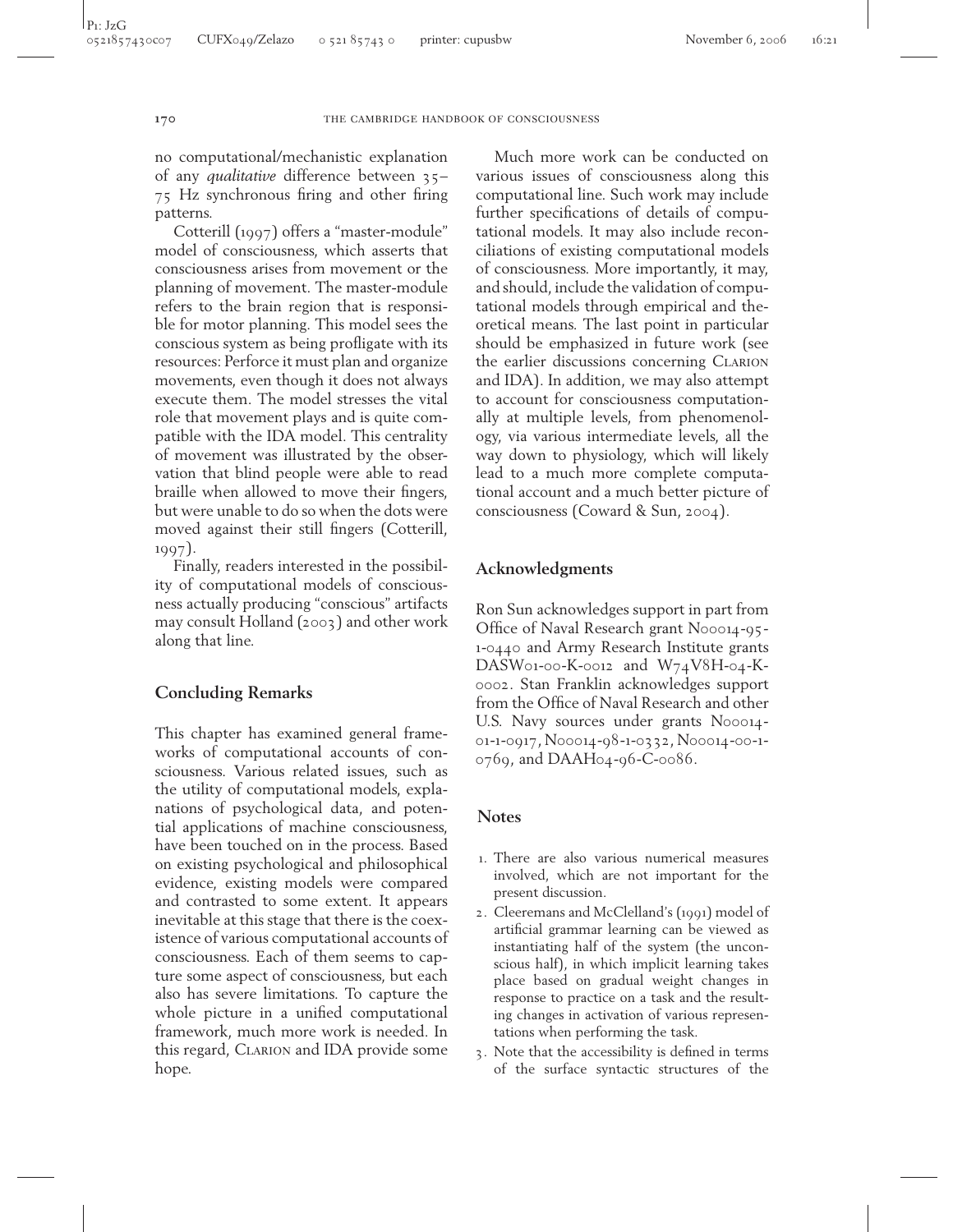objects being accessed (at the level of outcomes or processes), not their semantic meanings. Thus, for example, a LISP expression is directly accessible, even though one may not fully understand its meaning. The internal working of a neural network may be inaccessible even though one may know what the network essentially does (through an interpretive process). Note also that objects and processes that are directly accessible at a certain level may not be accessible at a finer level of details.

- 4. This activation of features is important in subsequent uses of the information associated with the concept and in directing behaviors.
- 5 . This is a term borrowed from computer operating systems that describes a small piece of code that waits and watches for a particular event or condition to occur before it acts.
- 6. However, consciousness does not necessarily mean accessibility/availability of all the information about an entity; for otherwise, conscious inference, deliberate recollection, and other related processes would be unnecessary.

#### **References**

- Anderson, J. R. (1983 ). *The architecture of cognition*. Cambridge, MA: Harvard University Press.
- Anderson, J., & Lebiere, C. (1998). *The atomic components of thought*. Mahwah, NJ: Erlbaum.
- Anwar, A., & Franklin, S. (2003 ). Sparse distributed memory for "conscious" software agents. *Cognitive Systems Research*, *4*, 339–354.
- Baars, B. (1988). *A cognitive theory of consciousness*. New York: Cambridge University Press.
- Baars, B. (2002). The conscious access hypothesis: Origins and recent evidence. *Trends in Cognitive Science*, *6*, 47–52.
- Baars, B., & Franklin, S. (2003). How conscious experience and working memory interact. *Trends in Cognitive Science*, *7*, 166–172.
- Barsalou, L. (1999). Perceptual symbol systems. *Behavioral and Brain Sciences*, *2 2* , 577– 609.
- Berry, D., & Broadbent, D. (1988). Interactive tasks and the implicit-explicit distinction. *British Journal of Psychology*, *79*, 251–272.
- Bower, G. (1996). Reactivating a reactivation theory of implicit memory. *Consciousness and Cognition*,  $5(1/2)$ ,  $27-72$ .
- Bowers, K., Regehr, G., Balthazard, C., & Parker, K. (1990). Intuition in the context of discovery. *Cognitive Psychology*, *2 2* , 72–110.
- Chaiken, S., & Trope, Y. (Eds.). (1999). *Dual process theories in social psychology*. New York: Guilford Press.
- Clark, A. (1992). The presence of a symbol. *Connection Science*. *4*, 193–205 .
- Clark, A., & Karmiloff-Smith, A. (1993 ). The cognizer's innards: A psychological and philosophical perspective on the development of thought. *Mind and Language*, *8*(4), 487– 519.
- Cleeremans, A., & McClelland, J. (1991). Learning the structure of event sequences. *Journal of Experimental Psychology: General*, *120*, 235– 253 .
- Collins, A., & Loftus, J. (1975 ). Spreading activation theory of semantic processing. *Psychological Review*, *82* , 407–428.
- Cosmides, L., & Tooby, J. (1994). Beyond intuition and instinct blindness: Toward an evolutionarily rigorous cognitive science. *Cognition*, *50*, 41–77.
- Cotterill, R. (1997). On the mechanism of consciousness. *Journal of Consciousness Studies*, *4*,  $231 - 247$ .
- Coward, L. A., & Sun, R. (2004). Criteria for an effective theory of consciousness and some preliminary attempts. *Consciousness and Cognition*, *13*, *268*–301.
- Crick, F., & Koch, C. (1990). Toward a neurobiological theory of consciousness. *Seminars in the Neuroscience*, *2*, *2*63–275.
- Damasio, A. (1994). *Descartes' error*. New York: Grosset/Putnam.
- Damasio. A., et al. (1990). Neural regionalization of knowledge access. *Cold Spring Harbor Symposium on Quantitative Biology*, *LV*.
- Dennett, D. (1991), *Consciousness explained*. Boston: Little Brown.
- Edelman, G. (1987). *Neural Darwinism*. New York: Basic Books.
- Edelman, G. (1989). *The remembered present: A biological theory of consciousness*. New York: Basic Books.
- Edelman, G., & Tononi, G. (2000). *A universe of consciousness*. New York: Basic Books.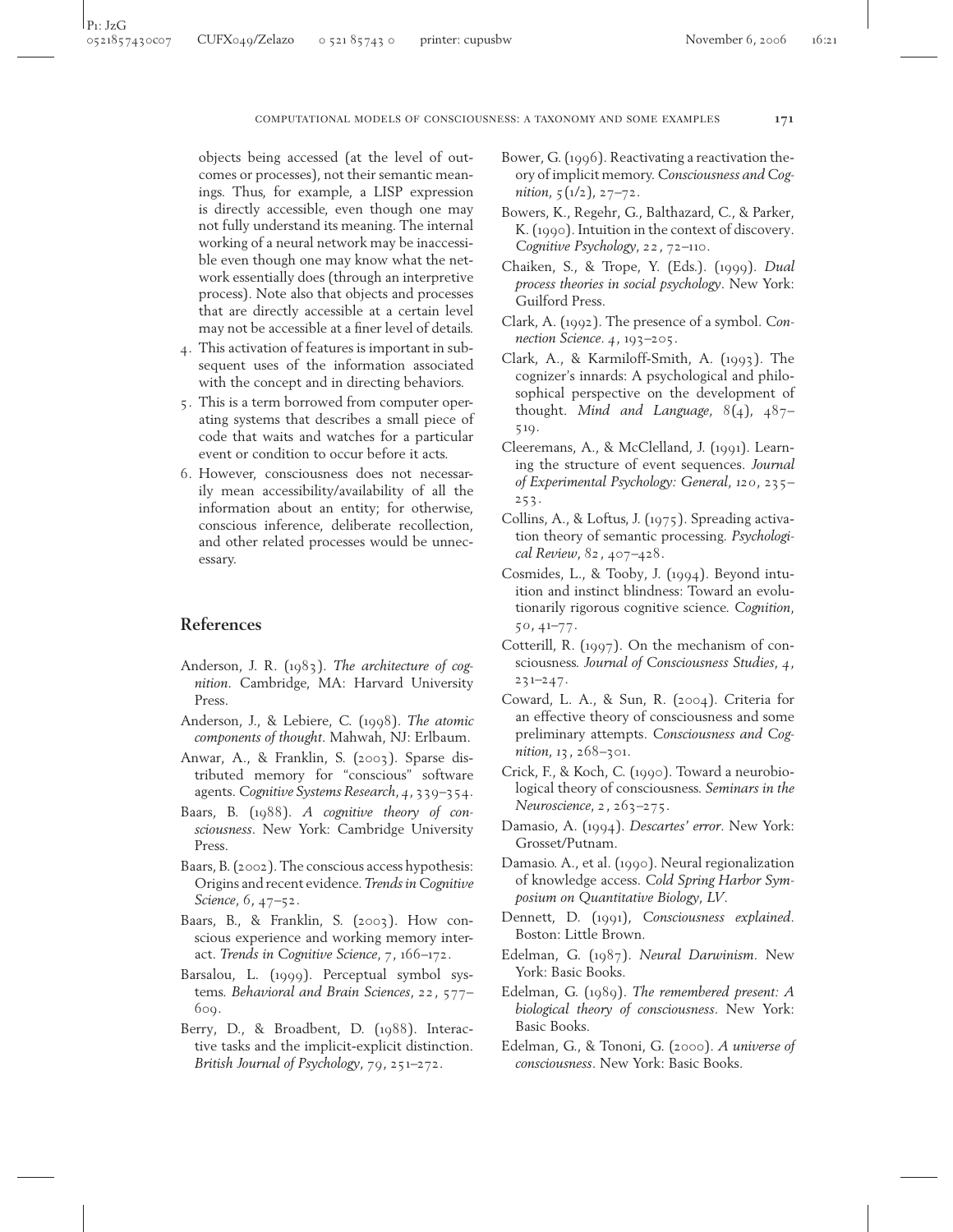P1: JzG<br>0521857430007 CUFX049/Zelazo 0 521 85743 0 printer: cupusbw November 6, 2006 16:21

- Freeman, W. (1995 ). *Societies of brains*. Hillsdale, NJ: Erlbaum.
- Fodor, J. (1983 ). *The modularity of mind*. Cambridge, MA: MIT Press.
- Franklin, S. (2000). Deliberation and voluntary action in 'conscious' software agents. *Neural Network World*, *10*, 505–521.
- Franklin, S., Baars, B. J., Ramamurthy, U., & Ventura, M. 2005 . The Role of consciousness in memory. *Brains, Minds and Media*, *1*, 1–38.
- Franklin, S., & Graesser, A. C. (1997). Is it an agent, or just a program?: A taxonomy for autonomous agents. *Intelligent agents III*, 21–35 .
- Franklin, S., Kelemen, A., & McCauley, L. (1998). IDA: A cognitive agent architecture. *IEEE Conference on Systems, Man and Cybernetics*.
- Hadley, R. (1995). The explicit-implicit distinction. *Minds and Machines*, *5* , 219–242.
- Hirschfeld, L., & Gelman, S. (1994). *Mapping the Mind: Domain Specificity in Cognition and Culture*. New York: Cambridge University Press.
- Hofstadter, D., & Mitchell, M. (1994). The copycat project: A model of mental fluidity and analogy-making. In K. J. Holyoak, & J. A. Barnden (Eds.), *Advances in connectionist and neural computation theory, Vol. 2 : Logical connections*. Norwood, NJ: Ablex.
- Holland, O. (2003 ). *Machine consciousness*. Exeter, UK: Imprint Academic.
- Hunt, E., & Lansman, M. (1986). Unified model of attention and problem solving. *Psychological Review*, *93* (4), 446–461.
- Jackendoff, R. (1987). *Consciousness and the computational mind*. Cambridge, MA: MIT Press.
- Johnson-Laird, P. (1983 ). A computational analysis of consciousness. *Cognition and Brain Theory*, *6*, 499–508.
- Kanerva, P. (1988). *Sparse distributed memory*. Cambridge MA: MIT Press.
- Karmiloff-Smith, A. (1986). From metaprocesses to conscious access: Evidence from children's metalinguistic and repair data. *Cognition*, *2 3* , 95–147.
- LeDoux, J. (1992). Brain mechanisms of emotion and emotional learning. *Current Opinion in Neurobiology*, *2* (2), 191–197.
- Logan, G. (1988). Toward a theory of automatization. *Psychological Review*, *95* (4), 492–527.
- Maes, P. (1989). How to do the right thing. *Connection Science*, *1*, 291–323 .
- Marcel, A.  $(1983)$ . Conscious and unconscious perception: An approach to the relations between phenomenal experience and perceptual processes. *Cognitive Psychology*, *15* , 238–300.
- Maslow, A. (1987). *Motivation and personality* (3d ed.). New York: Harper and Row.
- D. Mathis D., & Mozer, M., (1996). Conscious and unconscious perception: A computational theory. *Proceedings of the 18th Annual Conference of the Cognitive Science Society*, 324– 328.
- McClelland, J., McNaughton, B., & O'Reilly, R. (1995 ). Why there are complementary learning systems in the hippocampus and neocortex: Insights from the successes and failures of connectionist models of learning and memory. *Psychological Review*, *102* (3 ), 419–457.
- Michalski, R. (1983 ). A theory and methodology of inductive learning. *Artificial Intelligence*, *2 0*, 111–161.
- Minsky, M. (1985 ). *The society of mind*. New York: Simon and Schuster.
- Moscovitch, M., & Umilta, C. (1991). Conscious and unconscious aspects of memory. In *Perspectives on cognitive neuroscience*. New York: Oxford University Press.
- Neal, A., & Hesketh, B. (1997). Episodic knowledge and implicit learning. *Psychonomic Bulletin and Review*, *4*(1), 24–37.
- Negatu, A., & Franklin, S. (2002). An action selection mechanism for 'conscious' software agents. *Cognitive Science Quarterly*, *2* , 363–386.
- Nelson, T. (Ed.) (1993 ). *Metacognition: Core Readings*. Boston, MA: Allyn and Bacon.
- O'Brien. G., & Opie, J. (1998). A connectionist theory of phenomenal experience. *Behavioral and Brain Sciences*, *2 2* , 127–148.
- Penrose, R. (1994). *Shadows of the mind*. Oxford: Oxford University Press.
- Quillian, M. R. (1968). Semantic memory. In M. Minsky (Ed.), *Semantic information processing* (pp. 227–270). Cambridge, MA: MIT Press.
- Ramamurthy, U., D'Mello, S., & Franklin, S. (2004). Modified sparse distributed memory as transient episodic memory for cognitive software agents. In *Proceedings of the International Conference on Systems, Man and Cybernetics*. Piscataway, NJ: IEEE.
- Reber, A. (1989). Implicit learning and tacit knowledge. *Journal of Experimental Psychology: General*, *118*(3 ), 219–235 .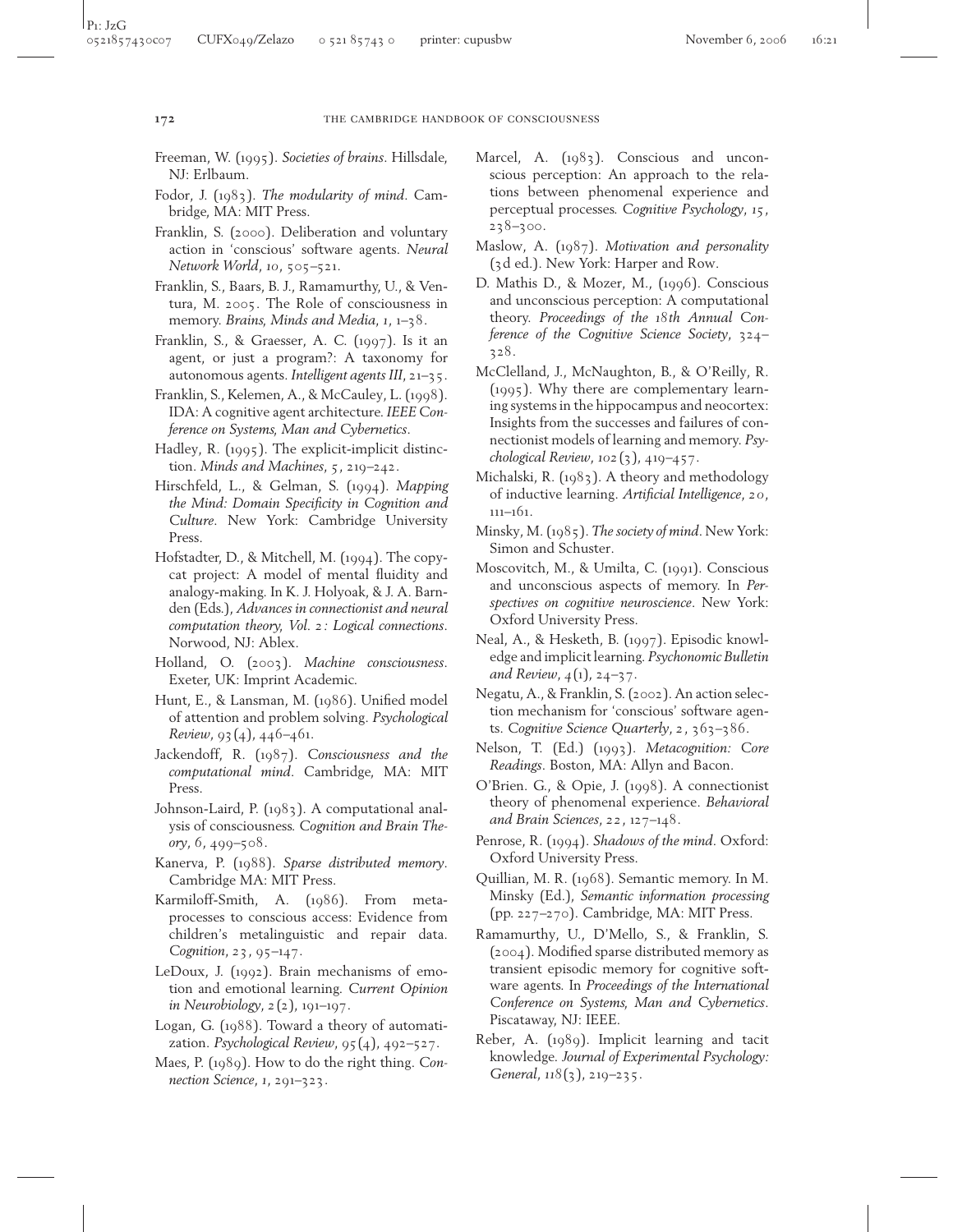- Revonsuo, A. (1993 ). Cognitive models of consciousness. In M. Kamppinen (Ed.), *Consciousness, cognitive schemata and relativism* (pp. 27– 130). Dordrecht, Netheland: Kluwer.
- Roediger, H. (1990). Implicit memory: Retention without remembering. *American Psychologist*, *45* (9), 1043–1056.
- Rosenbloom, P., Laird, J., & Newell, A. (1993 ). *The SOAR papers: Research on integrated intelligence*. Cambridge, MA: *MIT* Press.
- Rosenthal, D. (Ed.). (1991). *The nature of mind*. Oxford: Oxford University Press.
- Rumelhart, D., McClelland, J., & the PDP Research Group, (1986). *Parallel distributed processing: Explorations in the microstructures of cognition*. Cambridge, MA: MIT Press.
- Schacter, D. (1990). Toward a cognitive neuropsychology of awareness: Implicit knowledge and anosagnosia. *Journal of Clinical and Experimental Neuropsychology*, *12* (1), 155–178.
- Schneider, W., & Oliver, W. (1991). An instructable connectionist/control architecture. In K. VanLehn (Ed.), *Architectures for intelligence*. Hillsdale, NJ: Erlbaum.
- Searle, J. (1980). Minds, brains, and programs. *Brain and Behavioral Sciences*, *3* , 417–457.
- Seger, C. (1994). Implicit learning. *Psychological Bulletin*,  $115(2)$ ,  $163-196$ .
- Servan-Schreiber, E., & Anderson, J. (1987). Learning artificial grammars with competitive chunking. *Journal of Experimental Psychology: Learning, Memory, and Cognition*, *16*, 592– 608.
- Shallice, T. (1972). Dual functions of consciousness. *Psychological Review*, *79*(5 ), 383–393 .
- Sloman, A., & Chrisley, R. (2003). Virtual machines and consciousness. *Journal of Consciousness Studies*, *10*, 133–172.
- Smith, E., & Medin, D. (1981). *Categories and concepts*. Cambridge, MA: Harvard University Press.
- Smith, J. D., Shields, W. E., & Washburn, D. A. (2003 ). The comparative psychology of uncertainty monitoring and metacognition. *Behavioral and Brain Sciences*. *2 6*, 317–339.
- Smolensky, P. (1988). On the proper treatment of connectionism. *Behavioral and Brain Sciences*, *11*(1), 1–74.
- Stanley, W., Mathews, R., Buss, R., & Kotler-Cope, S. (1989). Insight without awareness: On the interaction of verbalization, instruction and practice in a simulated process control task.

*Quarterly Journal of Experimental Psychology*, *41A*(3 ), 553–577.

- Sun, R. (1994). *Integrating rules and connectionism for robust commonsense reasoning*. New York: John Wiley and Sons.
- Sun, R. (1995 ). Robust reasoning: Integrating rule-based and similarity-based reasoning. *Artificial Intelligence*, *75* (2), 241–296.
- Sun, R. (1997). Learning, action, and consciousness: A hybrid approach towards modeling consciousness. *Neural Networks*, *10*(7), 1317–1331.
- Sun, R. (1999a). Accounting for the computational basis of consciousness: A connectionist approach. *Consciousness and Cognition*, *8*, 529– 565 .
- Sun, R. (1999b). Computational models of consciousness: An evaluation. *Journal of Intelligent Systems [Special Issue on Consciousness]*, *9*(5–6), 507–562.
- Sun, R. (2002). *Duality of the mind*. Mahwah, NJ: Erlbaum.
- Sun, R. (2003 ). *A tutorial on CLARION*. Retrieved from http://www.cogsci.rpi.edu/ ∼rsun/sun.tutorial.pdf.
- Sun, R., & Bookman, L. (Eds.). (1994). *Computational architectures integrating neural and symbolic processes*. Norwell, MA: Kluwer.
- Sun, R., Merrill, E., & Peterson, T. (2001). From implicit skills to explicit knowledge: A bottomup model of skill learning. *Cognitive Science*,  $25(2)$ ,  $203-244$ .
- Sun, R., & Naveh, I. (2004, June). Simulating organizational decision making with a cognitive architecture Clarion. *Journal of Artificial Society and Social Simulation*, *7*(3 ). Retrieved from http://jasss.soc.surrey.ac.uk/7/3 /5 .html.
- Sun, R., & Peterson, T. (1998). Autonomous learning of sequential tasks: Experiments and analyses. *IEEE Transactions on Neural Networks*, *9*(6), 1217–1234.
- Sun, R., & Peterson, T. (1999). Multi-agent reinforcement learning: Weighting and partitioning. *Neural Networks*, *12* (4–5 ). 127–153 .
- Sun, R., Peterson, T., & Merrill, E. (1996). Bottom-up skill learning in reactive sequential decision tasks. *Proceedings of 18th Cognitive Science Society Conference*. Hillsdale, NJ: Lawrence Erlbaum Associates.
- Sun, R., Merrill, E.. & Peterson, T. (1998). A bottom-up model of skill learning. *Proceedings of the 2 0th Cognitive Science Society Conference*